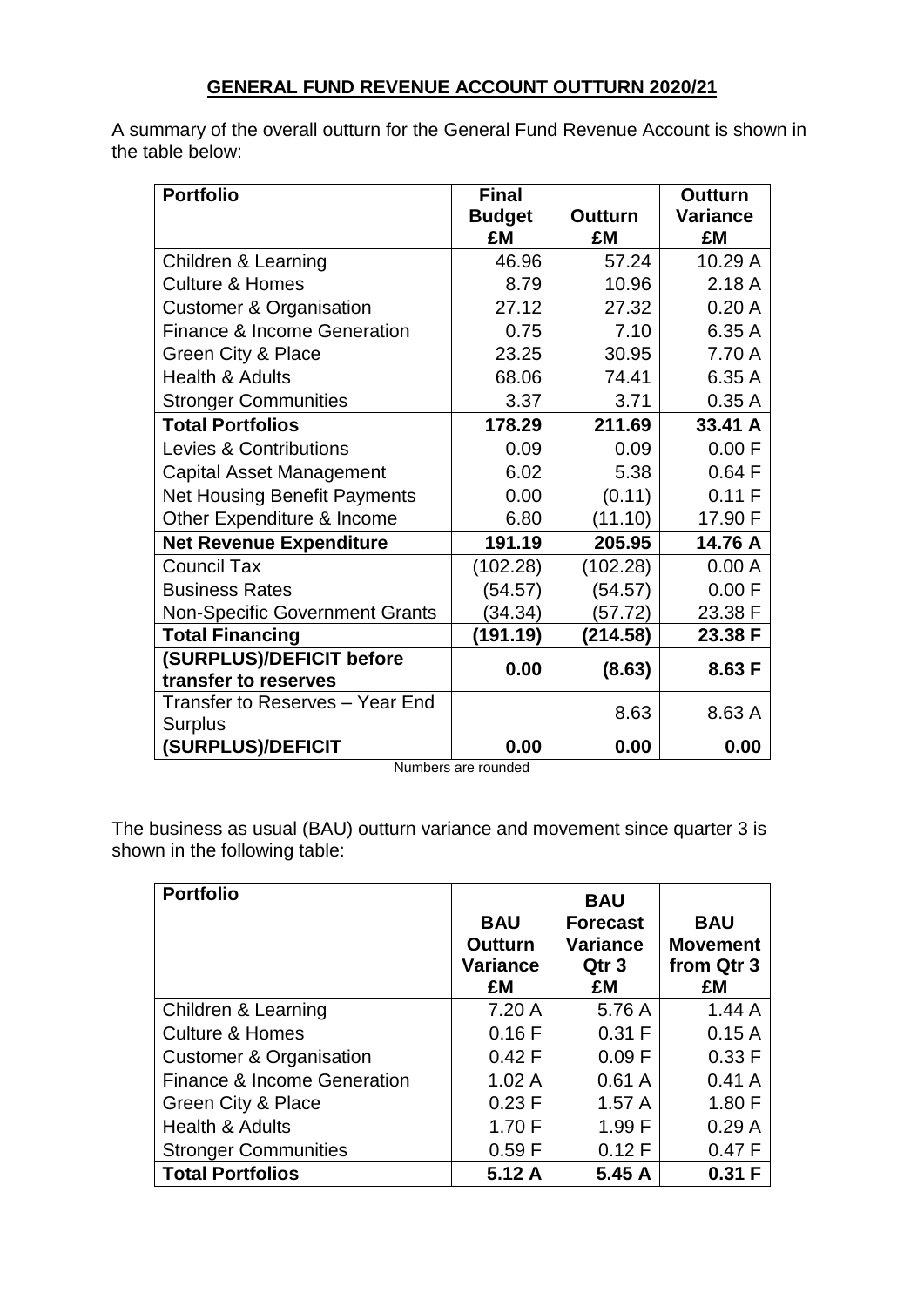| Levies & Contributions                           | 0.00    | 0.00   | 0.00   |
|--------------------------------------------------|---------|--------|--------|
| <b>Capital Asset Management</b>                  | 0.64 F  | 0.49 F | 0.15 F |
| Net Housing Benefit Payments                     | 0.11 F  | 0.00   | 0.11 F |
| Other Expenditure & Income                       | 11.79 F | 9.55 F | 2.24 F |
| <b>Net Revenue Expenditure</b>                   | 7.42 F  | 4.59 F | 2.81 F |
| <b>Council Tax</b>                               | 0.00    | 0.00   | 0.00   |
| <b>Business Rates</b>                            | 0.00    | 0.00   | 0.00   |
| <b>Non-Specific Government Grants</b>            | 0.13 F  | 0.00   | 0.13 F |
| <b>Total Financing</b>                           | 0.13F   | 0.00   | 0.13F  |
| (SURPLUS)/DEFICIT before<br>transfer to reserves | 7.56 F  | 4.59 F | 2.94 F |

Numbers are rounded

The COVID-19 pressures outturn and movement since quarter 3 is shown in the table below:

| <b>Portfolio</b>                       |                  |                  | COVID-19         |
|----------------------------------------|------------------|------------------|------------------|
|                                        | COVID-19         | COVID-19         | <b>Pressures</b> |
|                                        | <b>Pressures</b> | <b>Pressures</b> | <b>Movement</b>  |
|                                        | <b>Outturn</b>   | Qtr 3            | from Qtr 3       |
|                                        | £M               | £M               | £M               |
| Children & Learning                    | 3.09A            | 3.66A            | 0.57 F           |
| <b>Culture &amp; Homes</b>             | 2.34 A           | 2.46A            | 0.12 F           |
| <b>Customer &amp; Organisation</b>     | 0.62A            | 0.37A            | 0.25A            |
| <b>Finance &amp; Income Generation</b> | 5.33 A           | 4.87 A           | 0.46A            |
| Green City & Place                     | 7.93 A           | 7.07 A           | 0.86A            |
| <b>Health &amp; Adults</b>             | 8.05 A           | 14.87 A          | 6.82 F           |
| <b>Stronger Communities</b>            | 0.93A            | 1.23A            | 0.30 F           |
| <b>Total Portfolios</b>                | 28.29 A          | 34.53 A          | 6.24 F           |
| <b>Levies &amp; Contributions</b>      | 0.00             | 0.00             | 0.00             |
| <b>Capital Asset Management</b>        | 0.00             | 0.10A            | 0.10 F           |
| <b>Net Housing Benefit Payments</b>    | 0.00             | 0.00             | 0.00             |
| Other Expenditure & Income             | 6.11 F           | 6.14F            | 0.03A            |
| <b>Net Revenue Expenditure</b>         | 22.18 A          | 28.49 A          | 6.31 F           |
| <b>Council Tax</b>                     | 0.00             | 0.00             | 0.00             |
| <b>Business Rates</b>                  | 0.00             | 0.00             | 0.00             |
| <b>Non-Specific Government Grants</b>  | 23.25 F          | 22.14 F          | 1.11F            |
| <b>Total Financing</b>                 | 23.25 F          | 22.14 F          | 1.11 F           |
| (SURPLUS)/DEFICIT before               | 1.07 F           | 6.35 A           | 7.42 F           |
| transfer to reserves                   |                  |                  |                  |

Numbers are rounded

The quarter 3 forecast assumed the BAU underspend (including in-year savings) would be required to help meet the COVID-19 pressures, resulting in a forecast combined BAU and COVID-19 pressures shortfall of £1.76M. The table above does not incorporate the BAU underspend shown in the previous table.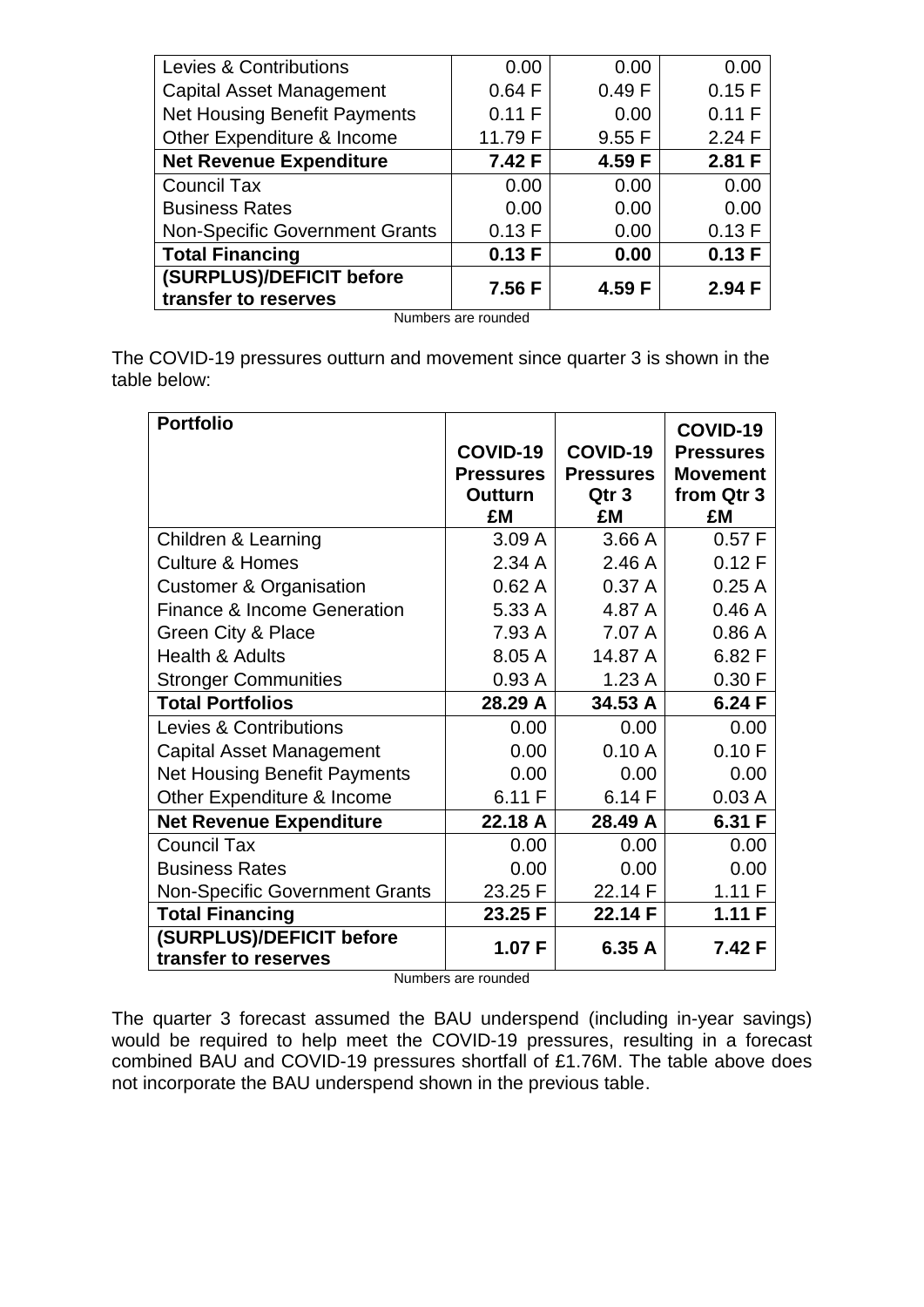### **EXPLANATIONS BY PORTFOLIO**

### **1. CHILDREN & LEARNING PORTFOLIO**

#### **KEY REVENUE ISSUES – OUTTURN 2020/21**

The Portfolio has a deficit of **£7.20M** at year-end for business as usual (BAU) activities. The Portfolio outturn variance has moved adversely by **£1.44M** from the position reported at Quarter 3.

In addition, **£3.09M** of pressures have arisen from the COVID-19 pandemic.

|                                               | <b>Outturn</b><br><b>Variance</b> | <b>Forecast</b><br><b>Variance</b> | <b>Movement</b><br>from |
|-----------------------------------------------|-----------------------------------|------------------------------------|-------------------------|
|                                               |                                   | Qtr <sub>3</sub>                   | Qtr <sub>3</sub>        |
|                                               | £M                                | £M                                 | £M                      |
| <b>Portfolio Outturn business as</b><br>usual | 7.20 A                            | 5.76 A                             | 1.44A                   |
| COVID-19 Pandemic                             | 3.09A                             | 3.66A                              | 0.57 F                  |
| Total                                         | 10.29 A                           | 9.42A                              | 0.87A                   |

A summary of the Portfolio business as usual outturn variance and movement since the last quarter is shown in the table below:

| <b>Service Area</b>                                        | <b>BAU</b><br><b>Outturn</b><br><b>Variance</b><br>£M | <b>BAU</b><br><b>Forecast</b><br><b>Variance</b><br>Qtr <sub>3</sub><br>£M | <b>BAU</b><br><b>Movement</b><br>from<br>Qtr <sub>3</sub><br>£M |
|------------------------------------------------------------|-------------------------------------------------------|----------------------------------------------------------------------------|-----------------------------------------------------------------|
| Divisional Management & Legal                              | 0.17A                                                 | 0.17A                                                                      | 0.00                                                            |
| <b>Education - Early Years and Asset</b><br>Management     | 0.02 F                                                | 0.00                                                                       | 0.02 F                                                          |
| Looked After Children & Provision                          | 3.72A                                                 | 3.63A                                                                      | 0.09A                                                           |
| Multi Agency Safeguarding Hub &<br><b>Children in Need</b> | 1.05A                                                 | 0.82A                                                                      | 0.23A                                                           |
| <b>Quality Assurance Business Unit</b>                     | 0.20A                                                 | 0.13A                                                                      | 0.07A                                                           |
| Prevention & Inclusion                                     | 0.15A                                                 | 0.00                                                                       | 0.15A                                                           |
| <b>Specialist Core Services</b>                            | 1.67A                                                 | 0.77A                                                                      | 0.90A                                                           |
| <b>Targeted and Restorative Services</b>                   | 0.22A                                                 | 0.26A                                                                      | 0.04 F                                                          |
| Other                                                      | 0.04A                                                 | 0.02 F                                                                     | 0.06A                                                           |
| <b>Total</b>                                               | 7.20 A                                                | 5.76 A                                                                     | 1.44A                                                           |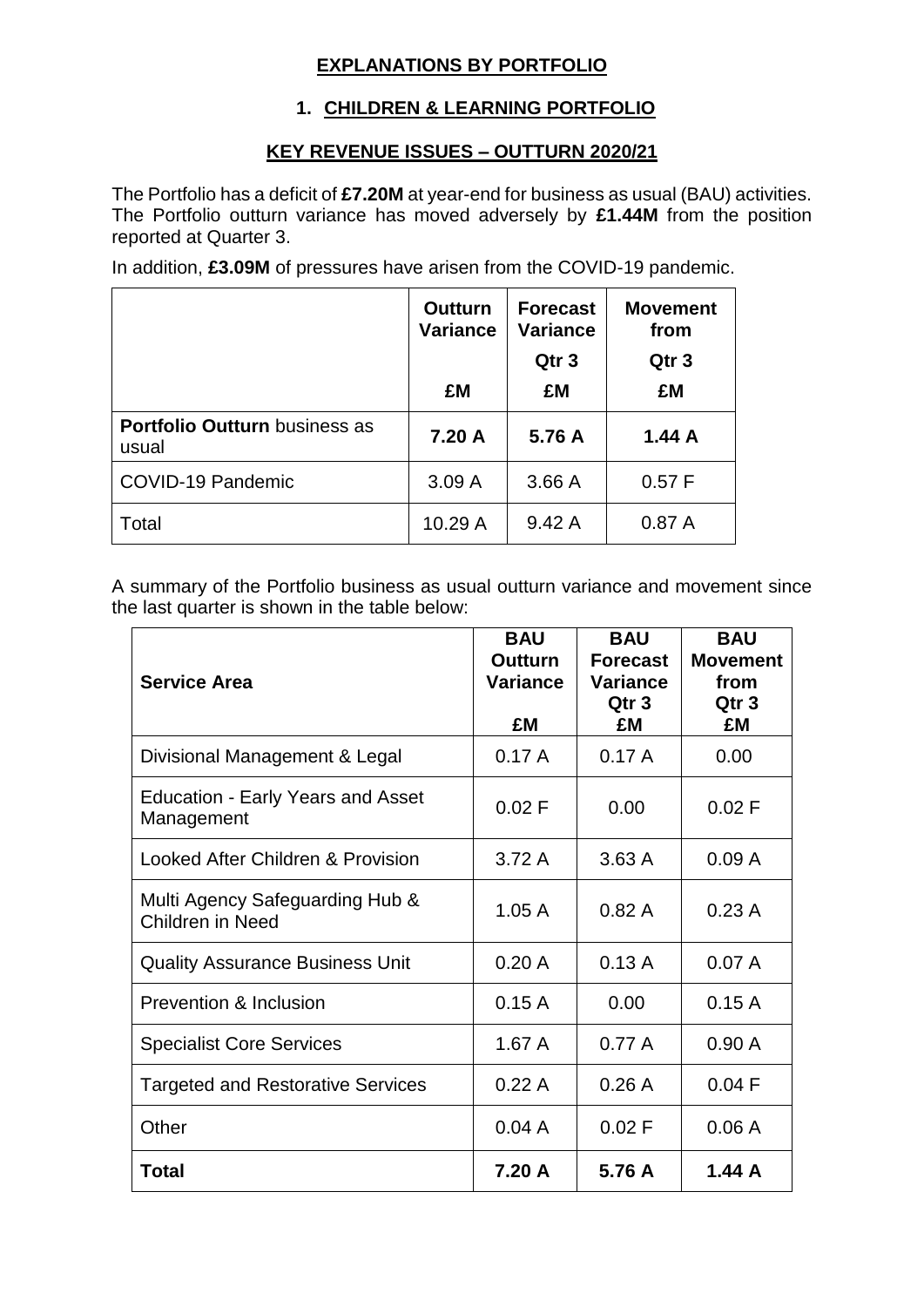The SIGNIFICANT business as usual movements between Quarter 3 and Outturn for the Portfolio are:

| <b>Service Area</b>                                                 | <b>Movement in</b><br><b>Variance</b><br>between Qtr 3<br>and Outturn<br>2020/21 | <b>Explanation:</b>                                                                                                                                                                                                                                                                                                                                                                                                                                                                                                            |
|---------------------------------------------------------------------|----------------------------------------------------------------------------------|--------------------------------------------------------------------------------------------------------------------------------------------------------------------------------------------------------------------------------------------------------------------------------------------------------------------------------------------------------------------------------------------------------------------------------------------------------------------------------------------------------------------------------|
|                                                                     | £M                                                                               |                                                                                                                                                                                                                                                                                                                                                                                                                                                                                                                                |
| Multi Agency<br>Safeguarding<br>Hub &<br>Children in<br><b>Need</b> | 0.23A                                                                            | The adverse movement of £0.23M from Quarter 3<br>relates to additional agency staff required due to<br>social work demand pressures within this service<br>from higher and more complex caseloads. The<br>numbers and cost of agency staff will reduce in<br>2021/22 as vacancies and new posts are filled.                                                                                                                                                                                                                    |
| <b>Specialist</b><br>Core<br><b>Services</b>                        | 0.90A                                                                            | The adverse movement of £0.90M from Quarter 3<br>mainly relates to the need for agency staff to manage<br>the volume and complexity of cases coming into the<br>service (£0.78M). The numbers and cost of agency<br>staff will reduce in 2021/22 as vacancies and new<br>posts are filled. Additionally, the adverse movement<br>also incorporates an increase in temporary<br>accommodation and other preventative spend within<br>the Protection and Court Teams to assist children<br>and families within the city (£0.12M) |

A summary of the Portfolio COVID-19 pressures outturn variance and movement since the last quarter is shown in the table below:

| <b>Service Area</b>                                        | COVID-19<br><b>Pressures</b><br><b>Outturn</b><br>£M | COVID-19<br><b>Pressures</b><br>Qtr 3<br>£M | COVID-19<br><b>Pressures</b><br><b>Movement</b><br>from<br>Qtr <sub>3</sub><br>£M |
|------------------------------------------------------------|------------------------------------------------------|---------------------------------------------|-----------------------------------------------------------------------------------|
| <b>Education - Early Years &amp; Asset</b><br>Mgt          | 0.28A                                                | 0.80A                                       | 0.52 F                                                                            |
| Looked After Children & Provision                          | 2.05A                                                | 2.10A                                       | 0.05 F                                                                            |
| Multi Agency Safeguarding Hub &<br><b>Children in Need</b> | 0.46A                                                | 0.46A                                       | 0.00                                                                              |
| Other                                                      | 0.30A                                                | 0.30A                                       | 0.00                                                                              |
| Total                                                      | 3.09A                                                | 3.66A                                       | 0.57 F                                                                            |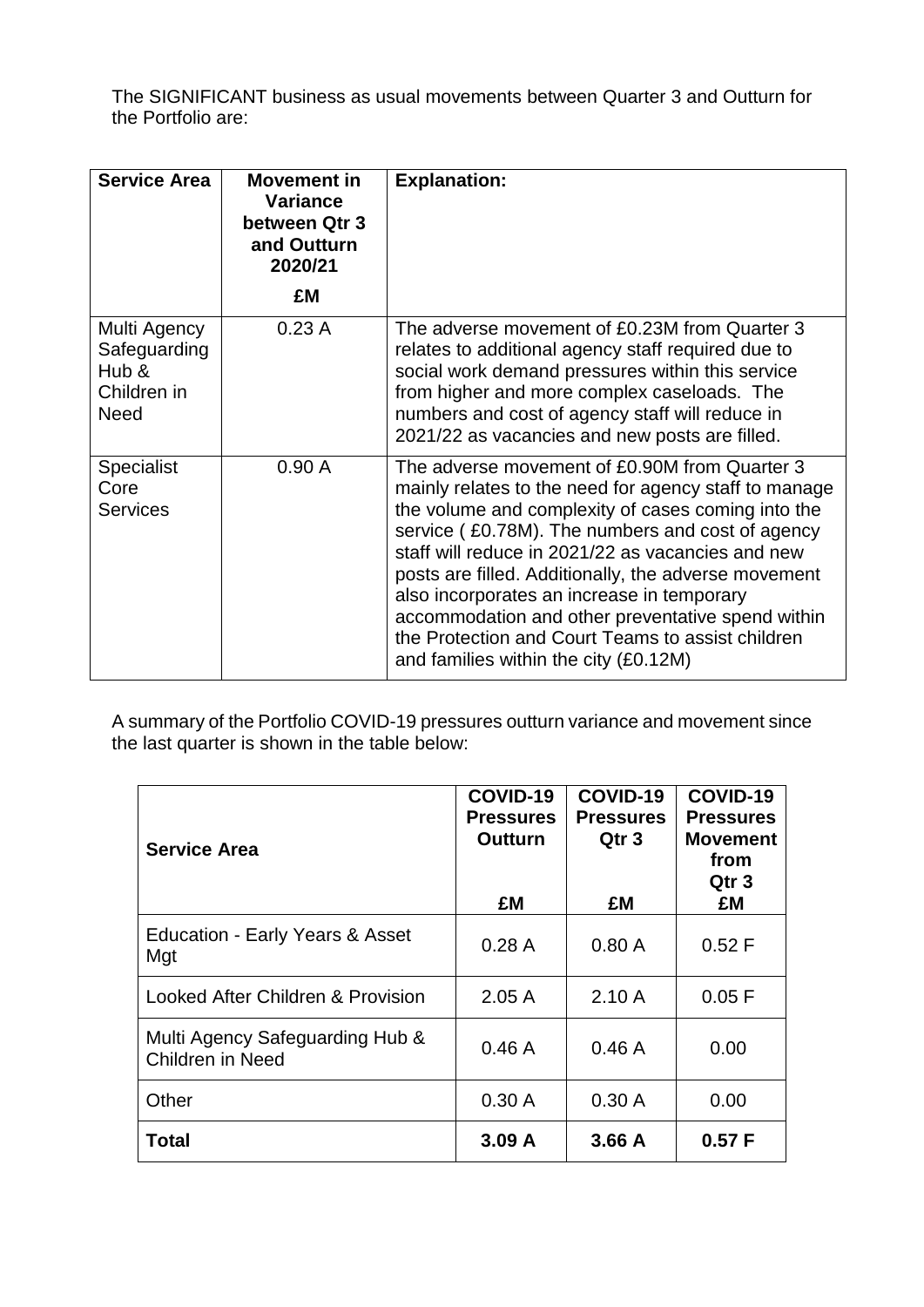The SIGNFICANT COVID-19 pressures movements between quarter 3 and Outturn for the Portfolio are:

| <b>Service Area</b>                       | Movement in<br>COVID-19<br><b>Pressures</b><br>between Qtr 3<br>and Outturn<br>2020/21<br>£M | <b>Explanation:</b>                                                                                                                                                                                                                                    |
|-------------------------------------------|----------------------------------------------------------------------------------------------|--------------------------------------------------------------------------------------------------------------------------------------------------------------------------------------------------------------------------------------------------------|
| Education -<br>Early Years &<br>Asset Mgt | 0.52F                                                                                        | The favourable variance movement is due to the<br>significant reduction in the number of Home to School<br>transport journeys resulting from further school<br>closures and reduced relief payments to providers,<br>less than originally anticipated. |

#### **Dedicated Schools Grant (DSG)**

|                                                                             | <b>Outturn</b><br><b>Variance</b><br>£M | <b>Forecast</b><br><b>Variance</b><br>Qtr <sub>3</sub><br>£M | <b>Movement</b><br>from Qtr 3<br>£M |
|-----------------------------------------------------------------------------|-----------------------------------------|--------------------------------------------------------------|-------------------------------------|
| Balance brought forward from 2019/20                                        | 7.42 A                                  | 7.42 A                                                       | 0.00                                |
| DSG In-Year Pressures 2020/21<br><b>Covid-19 Pressures</b><br>In Year Total | 1.25A<br>0.27A<br>1.52A                 | 1.66A<br>0.27A<br>1.93A                                      | 0.41F<br>0.00<br>0.41F              |
|                                                                             |                                         |                                                              |                                     |
| <b>Balance carried forward to 2021/22</b>                                   | 8.94 A                                  | 9.35A                                                        | 0.41F                               |

The 2020/21 outturn for the Dedicated Schools Grant (DSG) is a £1.52M in-year adverse variance which includes £0.27M for COVID-19 related pressures. The DSG Grant is ring-fenced and the adverse variance will not impact on the General Fund and the non-school services the council provides. The cumulative DSG deficit is £8.94M including £7.42M adverse variance accumulated from previous years.

The £0.41M favourable movement from Quarter 3 is due to the lower overall cost of Top Up payments for children with Education Health Care Plans (EHCPs) than had been estimated.

The deficit is being driven by significant year on year increases in the number and complexity of EHCPs and the increasing numbers of pupils with Special Educational Needs and Disability (SEND) being placed in highly expensive out of city placements in independent school settings. A working party is undertaking a strategic review of High Needs activity to manage SEND demand and increasing provision of places within Southampton.

Pressures on the High Needs services are a nationally recognised issue with significant pressures reported by local authorities as a result of historical grant funding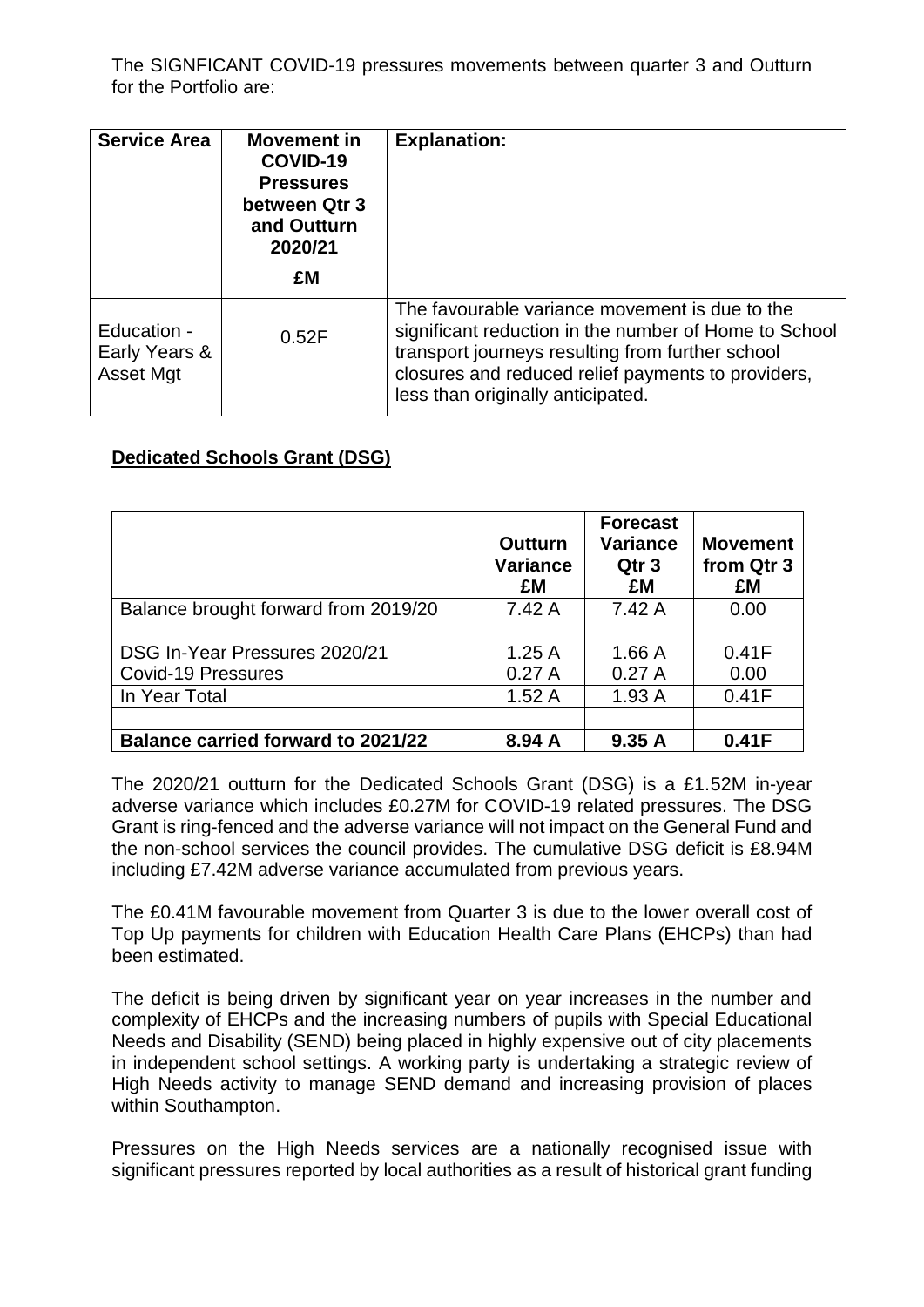allocations not having kept pace with the significant demand increases in the number and complexity of children with SEND.

The 17% increase in High Needs grant funding in 2020/21 has mitigated some of the pressure being experienced but further work is needed to reduce costs further where possible. High Needs funding announced for next year is a further 12% increase which will help support the deficit recovery plan.

£0.27M of the adverse DSG variance is due to COVID-19 pressures for loss of income from cancelled training courses, lost room lettings income and reduced parental fee income paid directly to maintained nursery settings.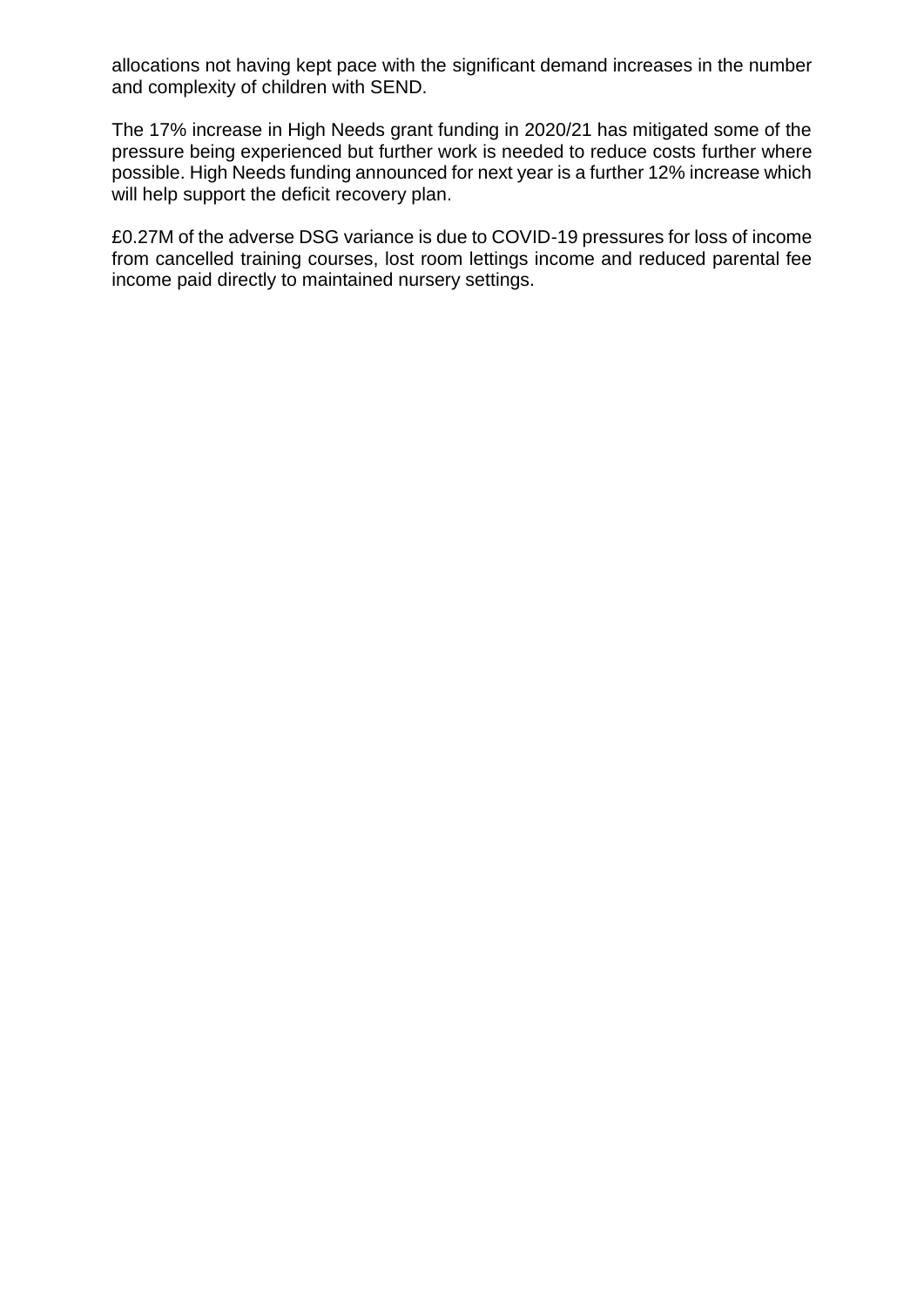## **2. CULTURE & HOMES PORTFOLIO**

### **KEY REVENUE ISSUES – OUTTURN 2020/21**

The Portfolio has a surplus of **£0.16M** at year-end for business as usual (BAU) activities. The Portfolio outturn variance has moved adversely by **£0.15M** from the position reported at Quarter 3.

In addition, **£2.34M** of pressures have arisen from the COVID-19 pandemic.

|                                               | <b>Outturn</b><br><b>Variance</b> | <b>Forecast</b><br><b>Variance</b><br>Qtr <sub>3</sub> | <b>Movement</b><br>from<br>Qtr <sub>3</sub> |
|-----------------------------------------------|-----------------------------------|--------------------------------------------------------|---------------------------------------------|
|                                               | £M                                | £M                                                     | £M                                          |
| <b>Portfolio Outturn business as</b><br>usual | 0.16F                             | 0.31 F                                                 | 0.15A                                       |
| COVID-19 Pandemic                             | 2.34A                             | 2.46A                                                  | 0.12 F                                      |
| Total                                         | 2.18A                             | 2.15A                                                  | 0.03A                                       |

A summary of the Portfolio business as usual outturn variance and movement since the last quarter is shown in the table below:

| <b>Service Area</b>           | <b>BAU</b><br><b>Outturn</b><br><b>Variance</b><br>£M | <b>BAU</b><br><b>Forecast</b><br><b>Variance</b><br>Qtr 3<br>£M | <b>BAU</b><br><b>Movement</b><br>from<br>Qtr <sub>3</sub><br>£M |
|-------------------------------|-------------------------------------------------------|-----------------------------------------------------------------|-----------------------------------------------------------------|
| <b>Housing Needs</b>          | 0.03A                                                 | 0.46 F                                                          | 0.49A                                                           |
| Leisure Client                | 0.00                                                  | 0.10A                                                           | 0.10 F                                                          |
| <b>Cultural Services</b>      | 0.09 F                                                | 0.06A                                                           | 0.15F                                                           |
| <b>Private Sector Housing</b> | 0.08 F                                                | 0.01 F                                                          | 0.07 F                                                          |
| Other                         | 0.02 F                                                | 0.00                                                            | 0.02 F                                                          |
| <b>Total</b>                  | 0.16F                                                 | 0.31 F                                                          | 0.15A                                                           |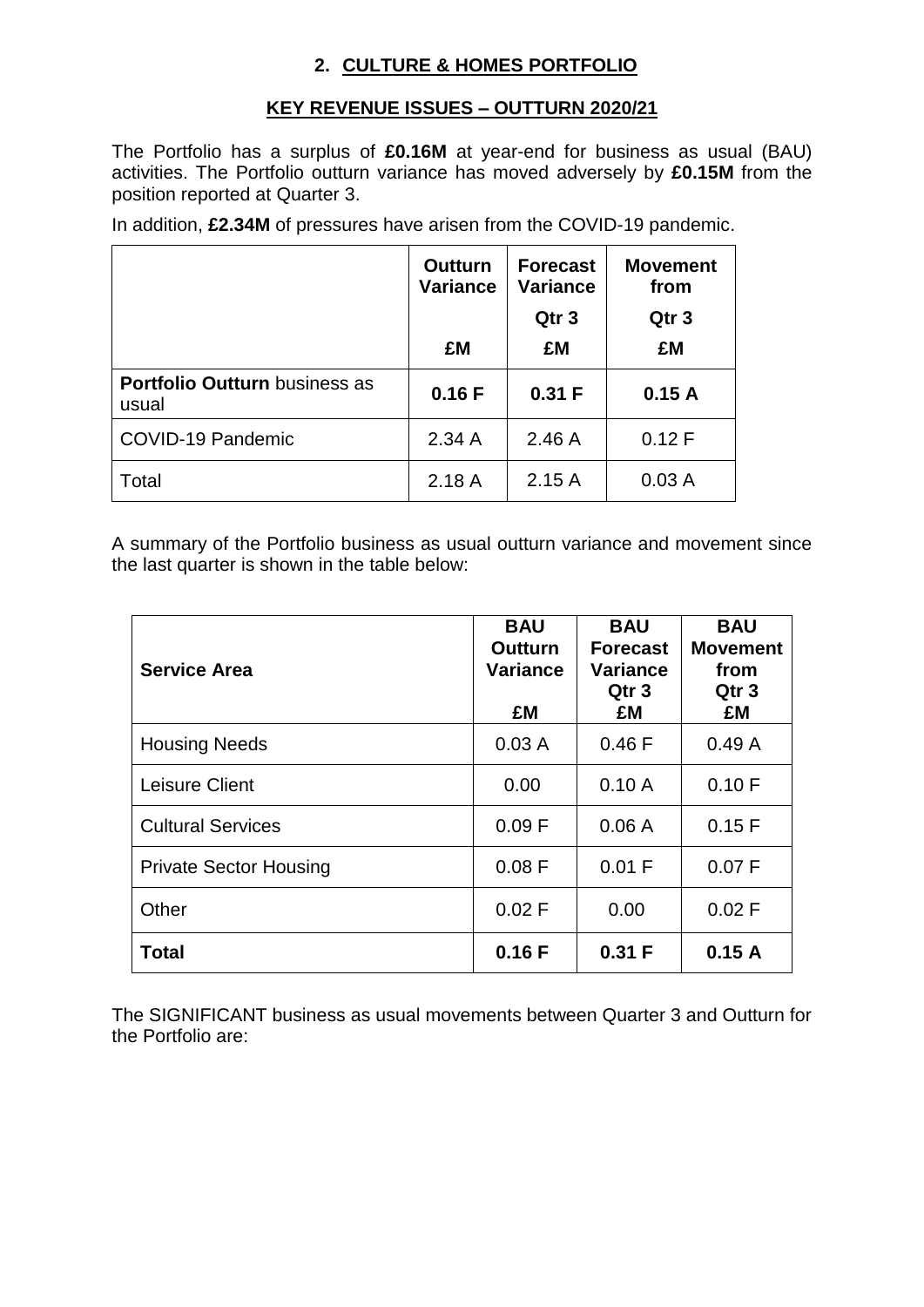| <b>Service Area</b> | <b>Movement in</b><br><b>Variance</b><br>between Qtr<br>3 and<br><b>Outturn</b><br>2020/21<br>£M | <b>Explanation:</b>                                                                                                                                                                                                                                                                                                                                          |
|---------------------|--------------------------------------------------------------------------------------------------|--------------------------------------------------------------------------------------------------------------------------------------------------------------------------------------------------------------------------------------------------------------------------------------------------------------------------------------------------------------|
| <b>Housing Need</b> | 0.49A                                                                                            | The movement in Quarter 4 reflects the use of<br>Containment Management Fund to support Covid<br>related homelessness costs, which was not assumed<br>at Quarter 3 forecast. Previously homelessness grant<br>was proposed to fund Covid related costs, however<br>this is now subject to a carry forward bid and<br>therefore creates the adverse movement. |

| <b>Service Area</b>           | COVID-19<br><b>Pressures</b><br><b>Outturn</b><br>£M | COVID-19<br><b>Pressures</b><br>Qtr <sub>3</sub><br>£M | COVID-19<br><b>Pressures</b><br><b>Movement</b><br>from<br>Qtr <sub>3</sub><br>£M |
|-------------------------------|------------------------------------------------------|--------------------------------------------------------|-----------------------------------------------------------------------------------|
| <b>Cultural Services</b>      | 1.09A                                                | 1.15A                                                  | 0.06 F                                                                            |
| <b>Housing Needs</b>          | 0.00 A                                               | 0.46A                                                  | 0.46 F                                                                            |
| Leisure Client                | 1.03A                                                | 0.61A                                                  | 0.42A                                                                             |
| <b>Private Sector Housing</b> | 0.22A                                                | 0.24A                                                  | 0.02 F                                                                            |
| <b>Total</b>                  | 2.34A                                                | 2.46A                                                  | 0.12 F                                                                            |

The SIGNIFICANT COVID19 pressure movements between Quarter 3 and Outturn for the Portfolio are:

| <b>Service Area</b>     | Movement in<br>COVID-19<br><b>Pressures</b><br>between Qtr 3<br>and Outturn<br>2020/21<br>£M | <b>Explanation:</b>                                                                                                                                                              |
|-------------------------|----------------------------------------------------------------------------------------------|----------------------------------------------------------------------------------------------------------------------------------------------------------------------------------|
| Housing<br><b>Needs</b> | 0.46 F                                                                                       | The movement in Quarter 4 reflects the use of<br>Containment Management Fund to support COVID-<br>19 related homelessness costs, which was not<br>assumed at Quarter 3 forecast. |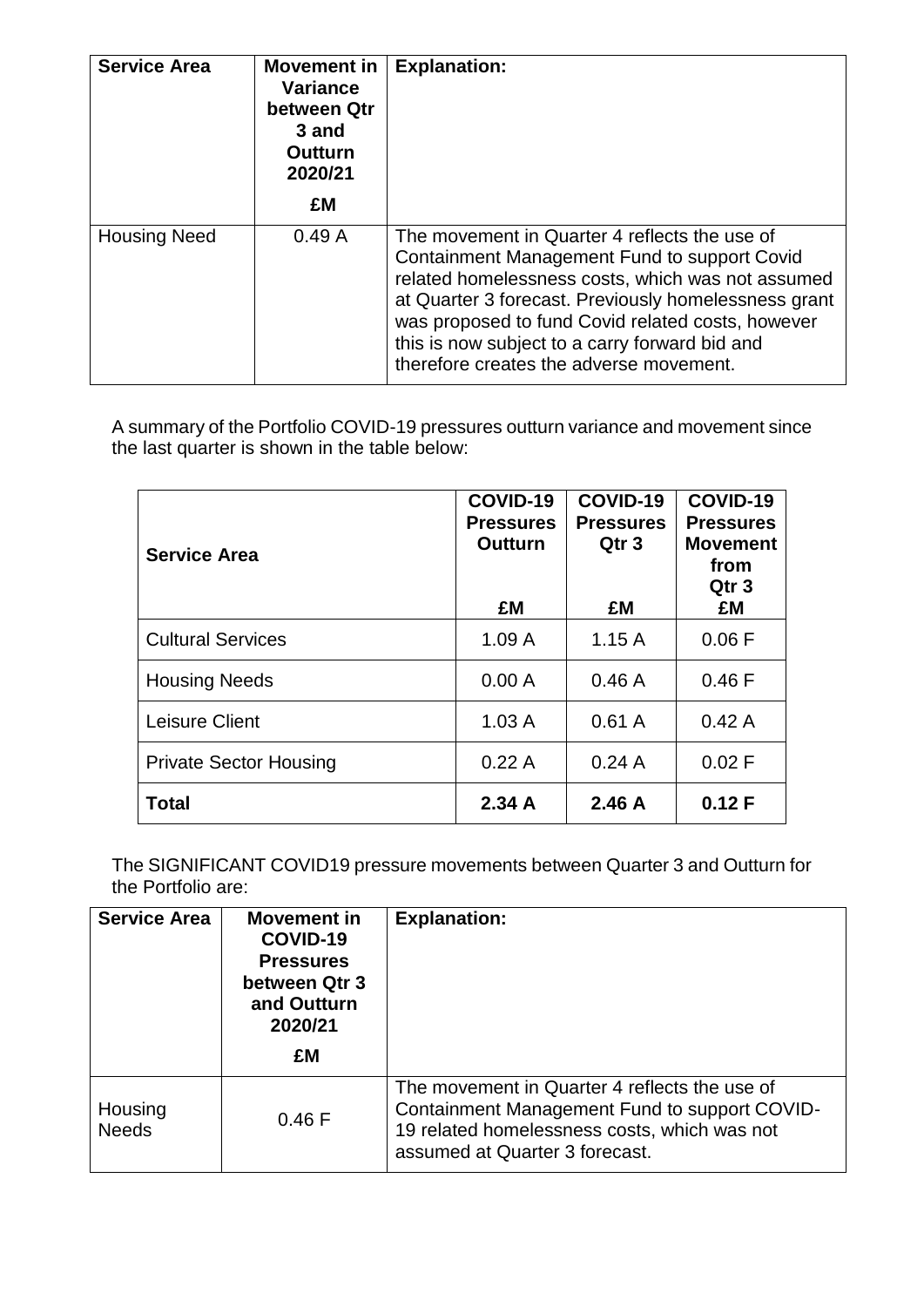| additional adverse variances due to the impact of<br>Leisure Client  <br>0.42A<br>COVID-19 on the Leisure industry. |  |  | Final Settlement of the Leisure contract created |  |
|---------------------------------------------------------------------------------------------------------------------|--|--|--------------------------------------------------|--|
|---------------------------------------------------------------------------------------------------------------------|--|--|--------------------------------------------------|--|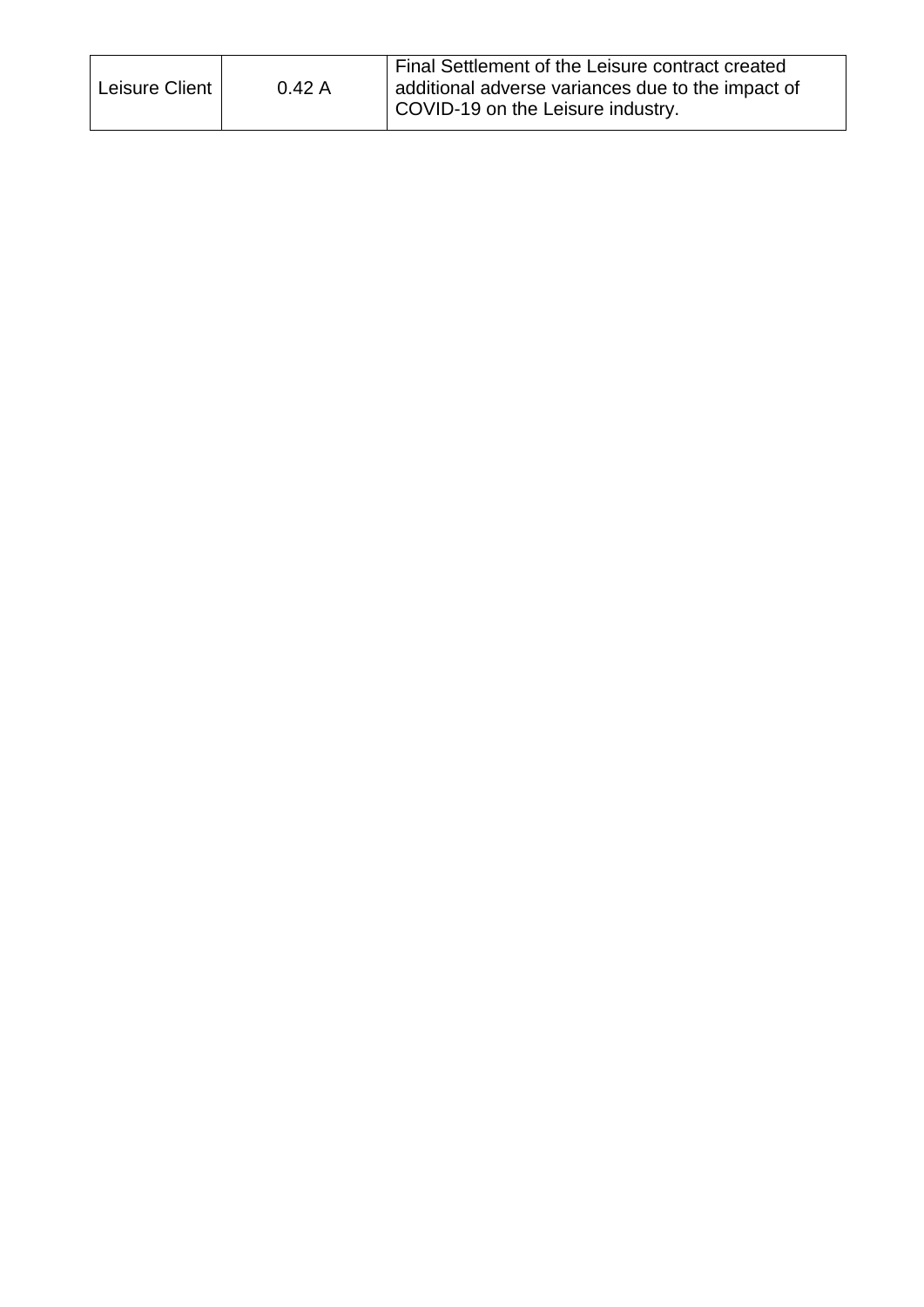### **3. CUSTOMER & ORGANISATION PORTFOLIO**

#### **KEY REVENUE ISSUES – OUTTURN 2020/21**

The Portfolio has a surplus of **£0.42M** at year-end for business as usual (BAU) activities. The Portfolio outturn variance has moved favourably by **£0.33M** from the position reported at Quarter 3.

In addition, **£0.62M** of pressures have arisen from the COVID-19 pandemic.

|                                               | <b>Outturn</b><br><b>Variance</b> | <b>Forecast</b><br><b>Variance</b><br>Qtr <sub>3</sub> | <b>Movement</b><br>from<br>Qtr <sub>3</sub> |
|-----------------------------------------------|-----------------------------------|--------------------------------------------------------|---------------------------------------------|
|                                               | £M                                | £M                                                     | £M                                          |
| <b>Portfolio Outturn business as</b><br>usual | 0.42 F                            | 0.09 F                                                 | 0.33 F                                      |
| <b>COVID-19 Pandemic</b>                      | 0.62A                             | 0.37A                                                  | 0.25A                                       |
| Total                                         | 0.20A                             | 0.28A                                                  | 0.08 F                                      |

A summary of the Portfolio business as usual outturn variance and movement since the last quarter is shown in the table below:

| <b>Service Area</b>                | <b>BAU</b><br><b>Outturn</b><br><b>Variance</b><br>£M | <b>BAU</b><br><b>Forecast</b><br><b>Variance</b><br>Qtr 3<br>£M | <b>BAU</b><br><b>Movement</b><br>from<br>Qtr 3<br>£M |
|------------------------------------|-------------------------------------------------------|-----------------------------------------------------------------|------------------------------------------------------|
| <b>Customer Services</b>           | 0.39 F                                                | 0.34 F                                                          | 0.05 F                                               |
| <b>Facilities Management</b>       | 0.30 F                                                | 0.10 F                                                          | 0.20 F                                               |
| <b>IT Services</b>                 | 1.53A                                                 | 0.74A                                                           | 0.79A                                                |
| Projects, Policy & Performance     | 0.98F                                                 | 0.17 F                                                          | 0.81 F                                               |
| <b>Registration of the Council</b> | 0.19F                                                 | 0.00                                                            | 0.19F                                                |
| Other                              | 0.09 F                                                | 0.22 F                                                          | 0.13A                                                |
| Total                              | 0.42 F                                                | 0.09 F                                                          | 0.33 F                                               |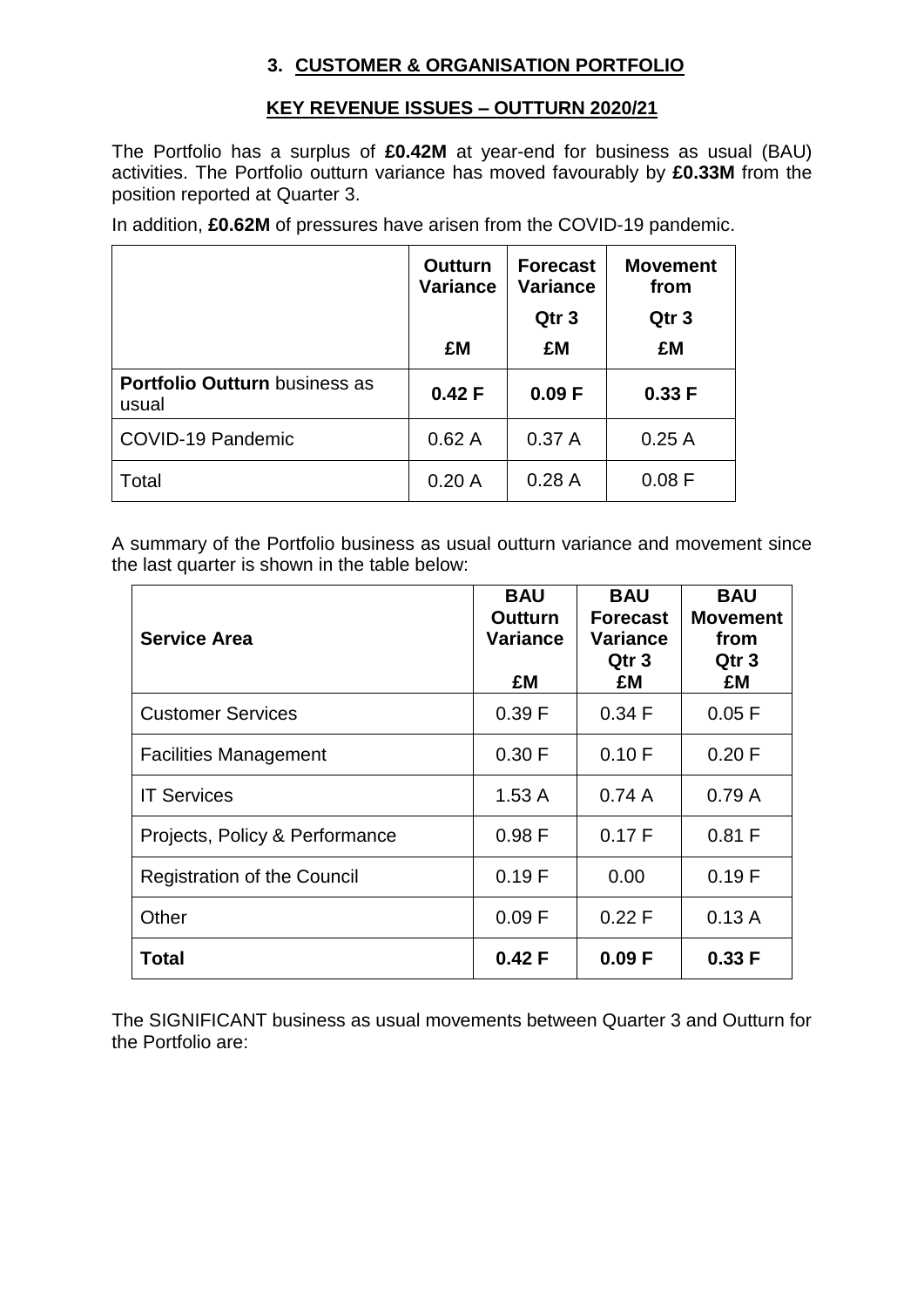| <b>Service Area</b>                  | <b>Movement in</b><br><b>Variance</b><br>between Qtr 3<br>and Outturn<br>2020/21 | <b>Explanation:</b>                                                                                                                                                                                                                                                                                                                                                                                                                                                                                                                                                                                                                                                                                                                                                                                                                                                                |
|--------------------------------------|----------------------------------------------------------------------------------|------------------------------------------------------------------------------------------------------------------------------------------------------------------------------------------------------------------------------------------------------------------------------------------------------------------------------------------------------------------------------------------------------------------------------------------------------------------------------------------------------------------------------------------------------------------------------------------------------------------------------------------------------------------------------------------------------------------------------------------------------------------------------------------------------------------------------------------------------------------------------------|
|                                      | £M                                                                               |                                                                                                                                                                                                                                                                                                                                                                                                                                                                                                                                                                                                                                                                                                                                                                                                                                                                                    |
| <b>Facilities</b><br>Management      | 0.20 F                                                                           | A surplus arose of £0.10M on supplies & services<br>budgets where expenditure was less than planned in<br>the last quarter; and £0.10M from delays in<br>recruitment of a number of posts to the team due to<br>COVID-19.                                                                                                                                                                                                                                                                                                                                                                                                                                                                                                                                                                                                                                                          |
| <b>IT Services</b>                   | 0.79A                                                                            | During the closedown process on prepayments,<br>£0.3M of prior year licence liabilities were determined<br>over and above the 2020/21 budget. There were also<br>additional staffing costs of £0.12M from the late<br>implementation of the new staffing structure which<br>was delayed whilst the new Head of Service set up<br>the new IT Strategy. The anticipated efficiency<br>savings within the printing and photocopying budgets<br>did not materialise by year end causing a £0.13M<br>pressure. Due to account management issues on the<br>telephone budgets, management information was not<br>available to recharge costs out to service areas<br>creating a £0.12M pressure within IT, whilst service<br>budgets were underspent. The residual movement<br>between outturn and quarter 3 (£0.12M) was due to<br>increased costs within supplies and services budgets. |
| Projects,<br>Policy &<br>Performance | 0.81 F                                                                           | There is a surplus of £0.66M from unutilised Brexit<br>non-ringfenced funding plus reduced spend on BAU<br>as £0.26M was identified as COVID costs, less<br>around £0.11M cost increases in non-staffing costs.                                                                                                                                                                                                                                                                                                                                                                                                                                                                                                                                                                                                                                                                    |

| <b>Service Area</b>            | COVID-19<br><b>Pressures</b><br>Outturn<br>£M | COVID-19<br><b>Pressures</b><br>Qtr <sub>3</sub><br>£M | COVID-19<br><b>Pressures</b><br><b>Movement</b><br>from<br>Qtr <sub>3</sub><br>£M |
|--------------------------------|-----------------------------------------------|--------------------------------------------------------|-----------------------------------------------------------------------------------|
| <b>IT Services</b>             | 0.19A                                         | 0.12A                                                  | 0.07A                                                                             |
| <b>Land Charges</b>            | 0.06A                                         | 0.06A                                                  | 0.00                                                                              |
| <b>HR Services</b>             | 0.09A                                         | 0.09A                                                  | 0.00                                                                              |
| Projects, Policy & Performance | 0.26A                                         | 0.00                                                   | 0.26A                                                                             |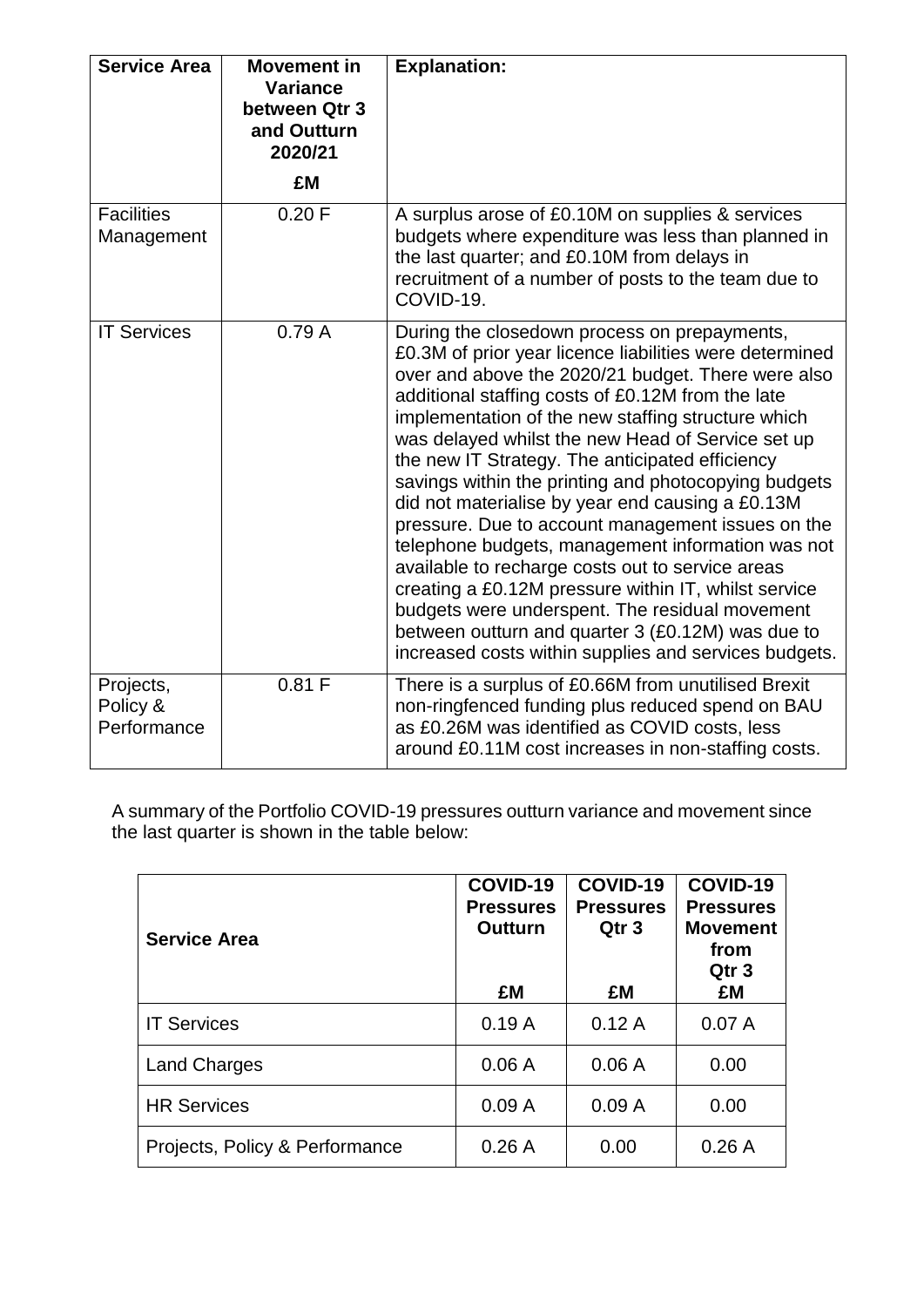| Other        | 0.02A | 0.10A | 0.08 F |
|--------------|-------|-------|--------|
| <b>Total</b> | 0.62A |       | 0.25A  |
|              |       | 0.37A |        |

The SIGNFICANT COVID-19 pressures movements between quarter 3 and Outturn for the Portfolio are:

| <b>Service Area</b>                  | Movement in<br>COVID-19<br><b>Pressures</b><br>between Qtr 3<br>and Outturn<br>2020/21 | <b>Explanation:</b>                                                                                                                                                                                |
|--------------------------------------|----------------------------------------------------------------------------------------|----------------------------------------------------------------------------------------------------------------------------------------------------------------------------------------------------|
|                                      | £M                                                                                     |                                                                                                                                                                                                    |
| Projects,<br>Policy &<br>Performance | 0.26A                                                                                  | Project costs of £0.26M has been reclassified as<br>COVID-19 expenditure (staff assigned to support the<br>COVID-19 response). This redirect the resource<br>away from income generating projects. |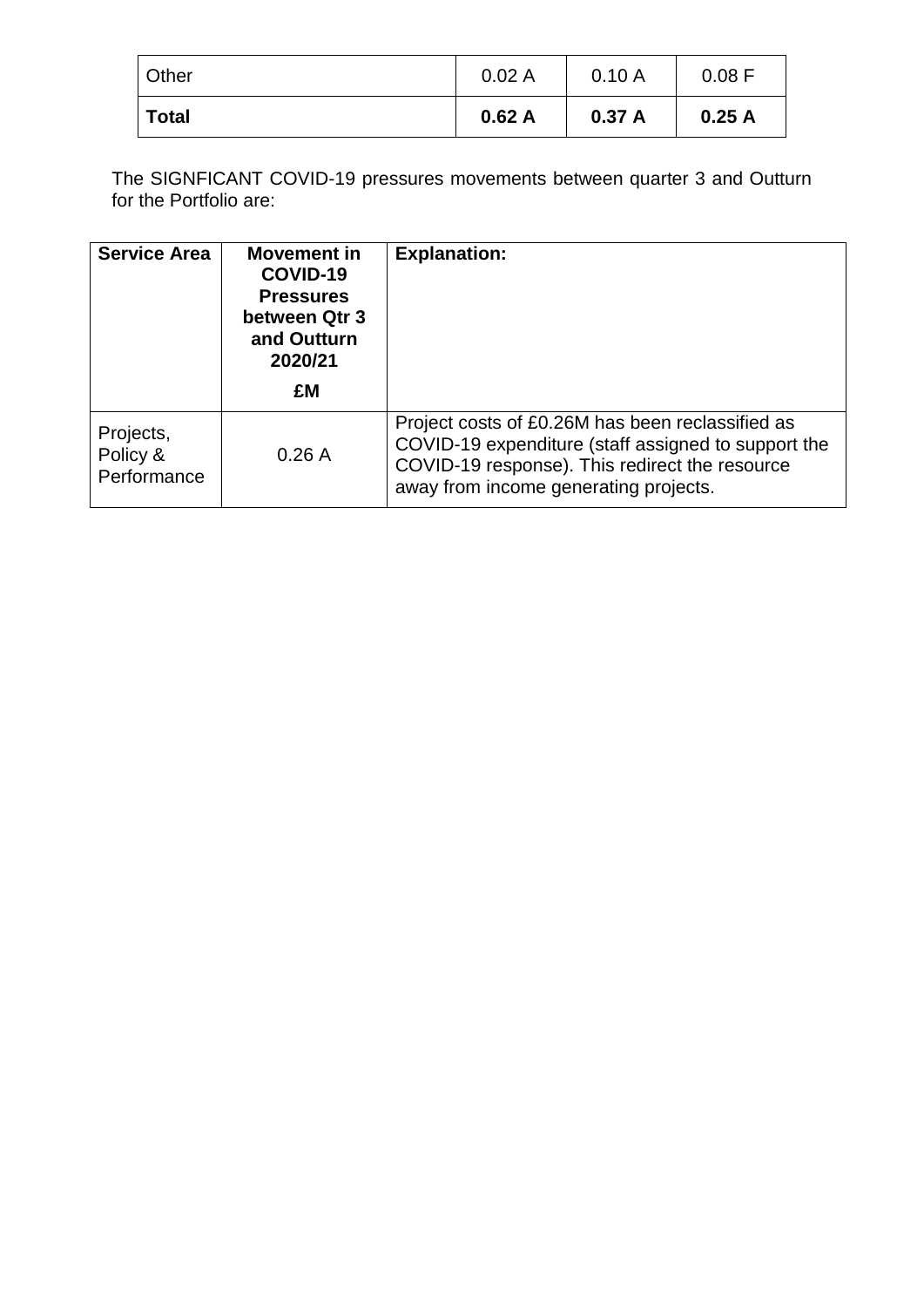### **4. FINANCE & INCOME GENERATION PORTFOLIO**

#### **KEY REVENUE ISSUES – OUTTURN 2020/21**

The Portfolio has a deficit of **£1.02M** at year-end for business as usual (BAU) activities. The Portfolio outturn variance has moved adversely by **£0.41M** from the position reported at Quarter 3.

In addition, **£5.33M** of pressures have arisen from the COVID-19 pandemic.

|                                               | <b>Outturn</b><br><b>Variance</b> | <b>Forecast</b><br><b>Variance</b><br>Qtr <sub>3</sub> | <b>Movement</b><br>from<br>Qtr <sub>3</sub> |
|-----------------------------------------------|-----------------------------------|--------------------------------------------------------|---------------------------------------------|
|                                               | £M                                | £M                                                     | £M                                          |
| <b>Portfolio Outturn business as</b><br>usual | 1.02A                             | 0.61A                                                  | 0.41A                                       |
| <b>COVID-19 Pandemic</b>                      | 5.33 A                            | 4.87 A                                                 | 0.46A                                       |
| Total                                         | 6.35 A                            | 5.48 A                                                 | 0.87A                                       |

A summary of the Portfolio business as usual outturn variance and movement since the last quarter is shown in the table below:

| <b>Service Area</b>                          | <b>BAU</b><br><b>Outturn</b><br><b>Variance</b><br>£M | <b>BAU</b><br><b>Forecast</b><br><b>Variance</b><br>Qtr 3<br>£M | <b>BAU</b><br><b>Movement</b><br>from<br>Qtr 3<br>£M |
|----------------------------------------------|-------------------------------------------------------|-----------------------------------------------------------------|------------------------------------------------------|
| <b>Accounts Payable</b>                      | 0.11 F                                                | 0.09 F                                                          | 0.02 F                                               |
| <b>Accounts Receivable</b>                   | 0.02 F                                                | 0.13 F                                                          | 0.11A                                                |
| Commercialisation                            | 0.10 F                                                | 0.19 F                                                          | 0.09A                                                |
| <b>Local Taxation &amp; Benefits Service</b> | 0.19F                                                 | 0.31 F                                                          | 0.12A                                                |
| <b>Procurement Services</b>                  | 0.19F                                                 | 0.00                                                            | 0.19F                                                |
| <b>Property Portfolio Management</b>         | 1.43A                                                 | 1.48A                                                           | 0.05 F                                               |
| <b>Supplier Management</b>                   | 0.45A                                                 | 0.00                                                            | 0.45A                                                |
| Other                                        | 0.25 F                                                | 0.15 F                                                          | 0.10 F                                               |
| Total                                        | 1.02A                                                 | 0.61 A                                                          | 0.41 A                                               |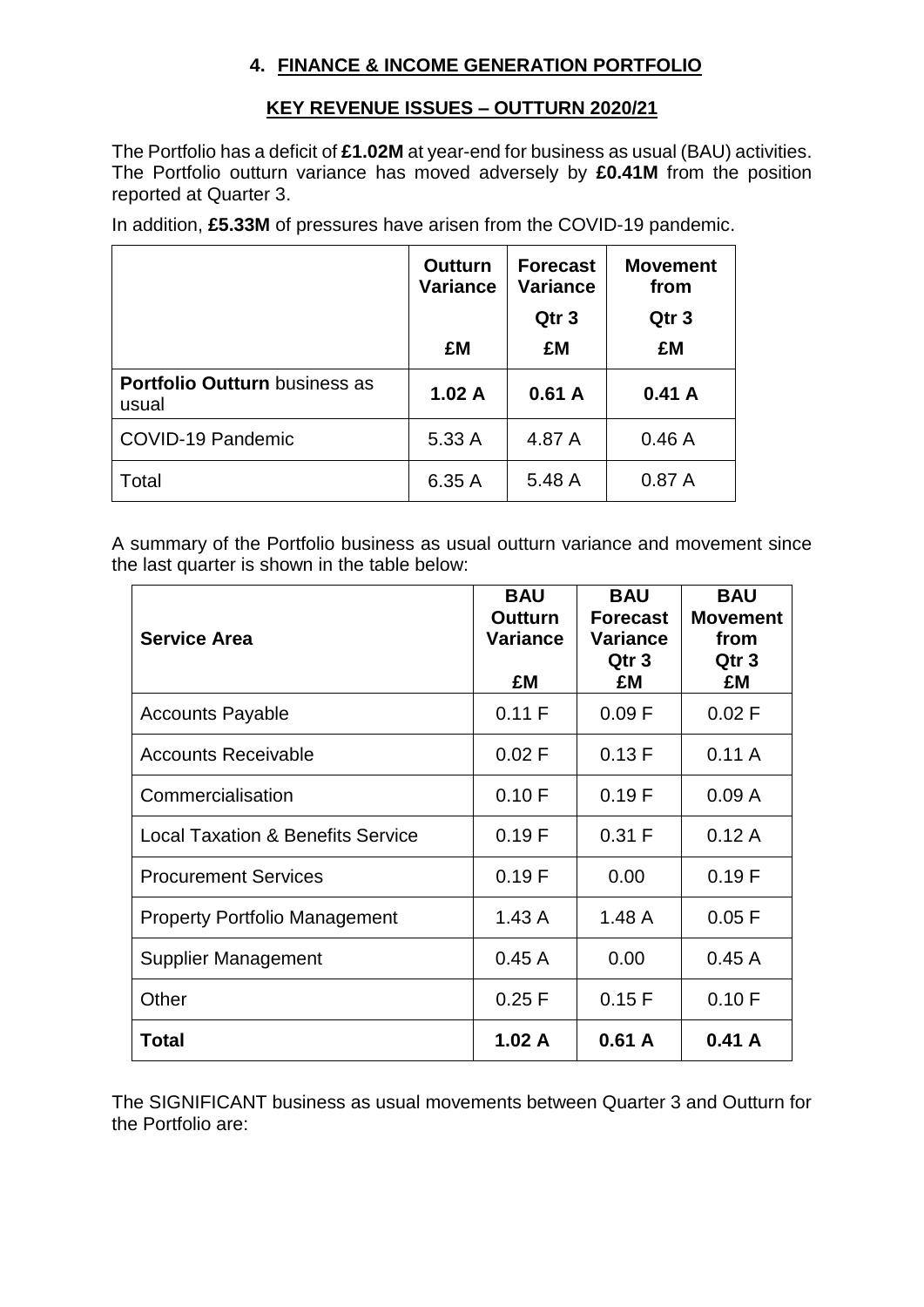| <b>Service Area</b>    | <b>Movement in</b><br>Variance<br>between Qtr 3<br>and Outturn<br>2020/21<br>£M | <b>Explanation:</b>                                                                                                                                                                                             |
|------------------------|---------------------------------------------------------------------------------|-----------------------------------------------------------------------------------------------------------------------------------------------------------------------------------------------------------------|
| Supplier<br>Management | 0.45A                                                                           | There is a £0.25M pressure where the expected year<br>end capitalisation on contracted revenue did not<br>materialise. Also, there is a £0.20M pressure from the<br>end of year electricity and contract costs. |

| <b>Service Area</b>                          | COVID-19<br><b>Pressures</b><br>Outturn<br>£M | COVID-19<br><b>Pressures</b><br>Qtr <sub>3</sub><br>£M | COVID-19<br><b>Pressures</b><br><b>Movement</b><br>from<br>Qtr 3<br>£M |
|----------------------------------------------|-----------------------------------------------|--------------------------------------------------------|------------------------------------------------------------------------|
| Commercialisation                            | 0.09A                                         | 0.30A                                                  | 0.21 F                                                                 |
| Corporate Finance                            | 2.75A                                         | 2.75A                                                  | 0.00                                                                   |
| <b>Local Taxation &amp; Benefits Service</b> | 1.18A                                         | 0.51A                                                  | 0.67A                                                                  |
| <b>Property Portfolio Management</b>         | 1.30A                                         | 1.30A                                                  | 0.00                                                                   |
| Other                                        | 0.01A                                         | 0.01A                                                  | 0.00                                                                   |
| Total                                        | 5.33 A                                        | 4.87 A                                                 | 0.46A                                                                  |

The SIGNFICANT COVID-19 pressures movements between quarter 3 and Outturn for the Portfolio are:

| <b>Service Area</b> | Movement in<br>COVID-19<br><b>Pressures</b><br>between Qtr 3<br>and Outturn<br>2020/21 | <b>Explanation:</b>                                                                                                                                                    |
|---------------------|----------------------------------------------------------------------------------------|------------------------------------------------------------------------------------------------------------------------------------------------------------------------|
|                     | £M                                                                                     |                                                                                                                                                                        |
| Commercialisation   | 0.21 F                                                                                 | The year end stocktake of all the PPE equipment<br>showed that the authority used less equipment<br>than forecast. This stock will be available for use<br>in 2021/22. |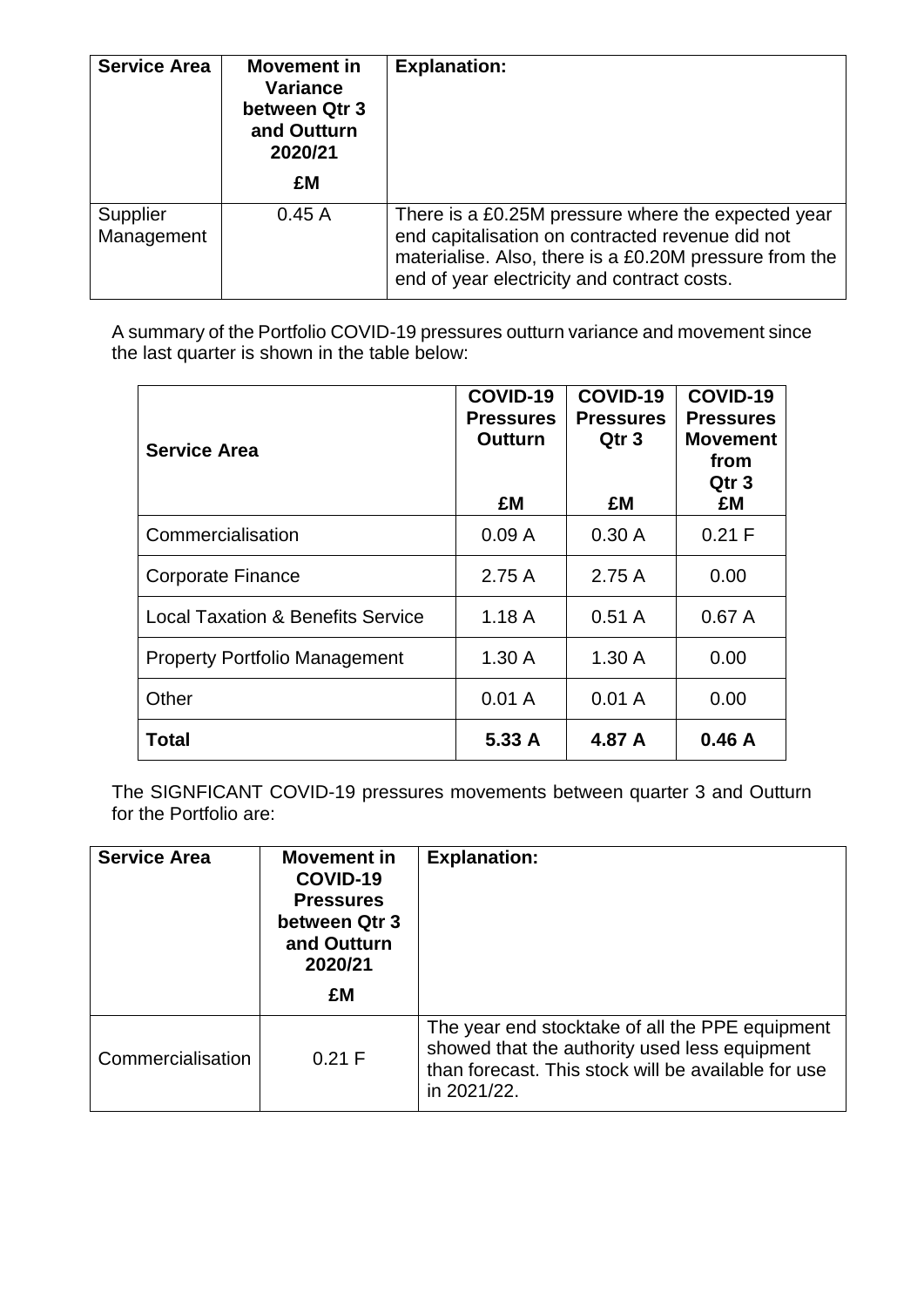| Local Taxation &<br><b>Benefits Service</b> | 0.67A | A shortfall on Court fee compensation which has<br>been non recoverable on court fees due to the<br>courts not being open during Covid. |
|---------------------------------------------|-------|-----------------------------------------------------------------------------------------------------------------------------------------|
|                                             |       |                                                                                                                                         |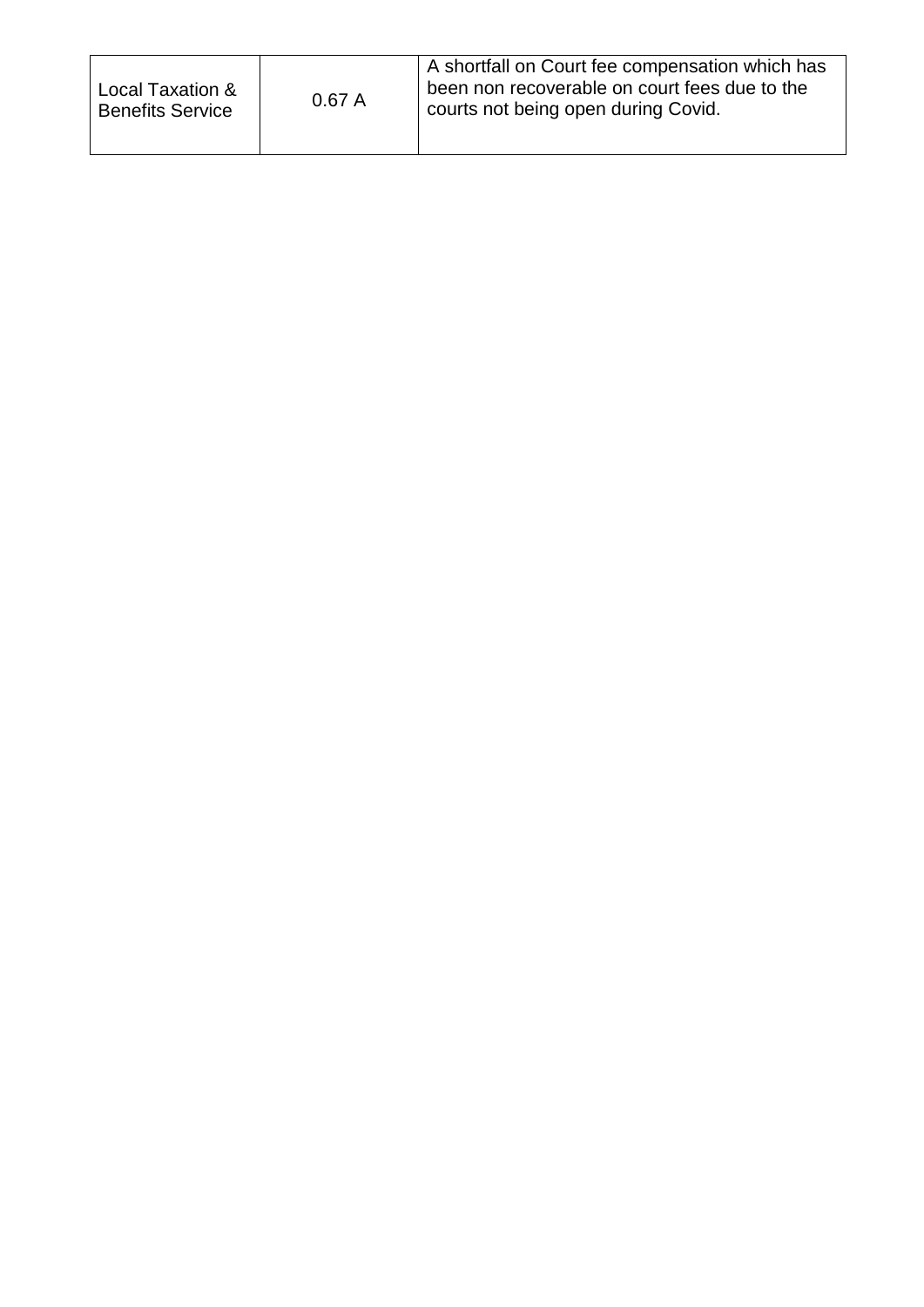## **5. GREEN CITY & PLACE PORTFOLIO**

#### **KEY REVENUE ISSUES – OUTTURN 2020/21**

The Portfolio has a surplus of **£0.23M** at year-end for business as usual (BAU) activities. The Portfolio outturn variance has moved favourably by **£1.80M** from the position reported at Quarter 3.

In addition, **£7.93M** of pressures have arisen from the COVID-19 pandemic.

|                                               | <b>Outturn</b><br><b>Variance</b> | <b>Forecast</b><br><b>Variance</b><br>Qtr <sub>3</sub> | <b>Movement</b><br>from<br>Qtr <sub>3</sub> |
|-----------------------------------------------|-----------------------------------|--------------------------------------------------------|---------------------------------------------|
|                                               | £M                                | £M                                                     | £M                                          |
| <b>Portfolio Outturn business as</b><br>usual | 0.23 F                            | 1.57A                                                  | 1.80 F                                      |
| COVID-19 Pandemic                             | 7.93 A                            | 7.07 A                                                 | 0.86A                                       |
| Total                                         | 7.70 A                            | 8.64 A                                                 | 0.94 F                                      |

A summary of the Portfolio business as usual outturn variance and movement since the last quarter is shown in the table below:

| <b>Service Area</b>                         | <b>BAU</b><br>Outturn<br><b>Variance</b><br>£M | <b>BAU</b><br><b>Forecast</b><br><b>Variance</b><br>Qtr <sub>3</sub><br>£Μ | <b>BAU</b><br><b>Movement</b><br>from<br>Qtr <sub>3</sub><br>£M |
|---------------------------------------------|------------------------------------------------|----------------------------------------------------------------------------|-----------------------------------------------------------------|
| <b>Air Quality Monitoring</b>               | 0.13A                                          | 0.01 F                                                                     | 0.14A                                                           |
| <b>Central Repairs &amp; Maintenance</b>    | 0.44 F                                         | 0.00                                                                       | 0.44 F                                                          |
| <b>City Services – Waste Operations</b>     | 0.57A                                          | 0.78A                                                                      | 0.21 F                                                          |
| City Services - District Operating<br>Areas | 0.15A                                          | 0.38A                                                                      | 0.23 F                                                          |
| <b>City Services - Commercial Services</b>  | 0.36A                                          | 0.17A                                                                      | 0.19A                                                           |
| City Services - Trees & Ecology             | 0.22A                                          | 0.06A                                                                      | 0.16A                                                           |
| Planning                                    | 0.24A                                          | 0.11A                                                                      | 0.13A                                                           |
| Transportation                              | 0.04A                                          | 0.07A                                                                      | 0.03 F                                                          |
| Green City & Place Trading                  | 0.98F                                          | 0.11A                                                                      | 1.09 F                                                          |
| Parking & Itchen Bridge                     | 0.13 F                                         | 0.13 F                                                                     | 0.00                                                            |
| <b>Economic Development</b>                 | 0.15F                                          | 0.00                                                                       | 0.15 F                                                          |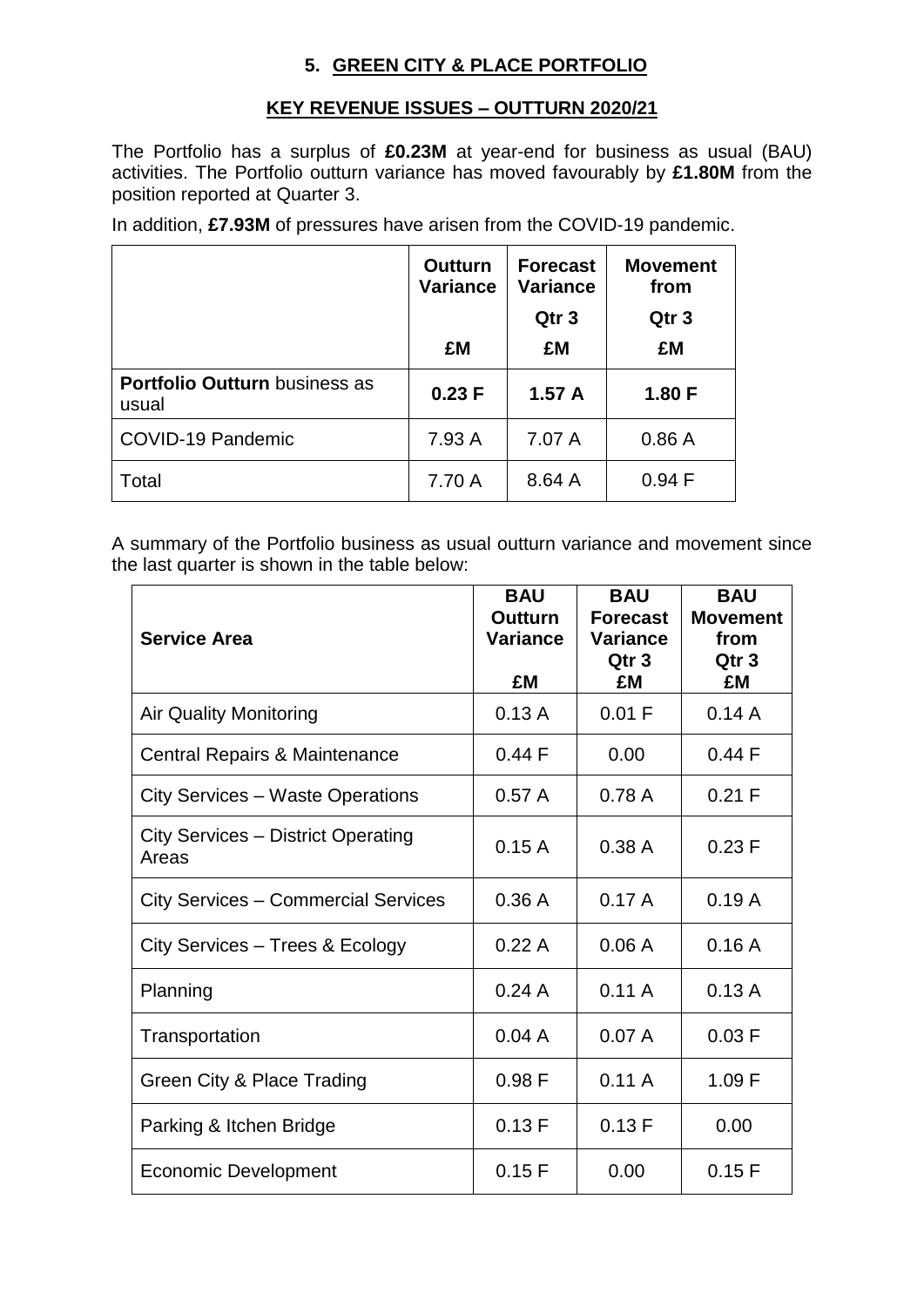| <b>Flood Risk Management</b> | 0.06 F | 0.00  | 0.06 F |
|------------------------------|--------|-------|--------|
| Sustainability               | 0.09A  | 0.00  | 0.09A  |
| <b>Property Services</b>     | 0.23 F | 0.03A | 0.26 F |
| <b>Skills</b>                | 0.07 F | 0.00  | 0.07 F |
| <b>Others</b>                | 0.03A  | 0.00  | 0.03A  |
| <b>Total</b>                 | 0.23 F | 1.57A | 1.80 F |

| <b>Service Area</b>                                   | <b>Movement in</b><br><b>Variance</b><br>between Qtr<br>3 and<br><b>Outturn</b><br>2020/21 | <b>Explanation:</b>                                                                                                                                                                                                                                                                                                                                                                                                                                                       |
|-------------------------------------------------------|--------------------------------------------------------------------------------------------|---------------------------------------------------------------------------------------------------------------------------------------------------------------------------------------------------------------------------------------------------------------------------------------------------------------------------------------------------------------------------------------------------------------------------------------------------------------------------|
|                                                       | £M                                                                                         |                                                                                                                                                                                                                                                                                                                                                                                                                                                                           |
| <b>Central Repairs &amp;</b><br>Maintenance           | 0.44F                                                                                      | Favourable variance on reactive repairs £0.36M due<br>to relatively mild winter weather and focus on urgent<br>works only due to COVID-19 restrictions. Other<br>movement of £0.08M due to expenditure forecasts at<br>Quarter 3 being based on commitment values with<br>suppliers but the final actual costs of works being<br>lower in several projects resulting in a favourable<br>movement compared to forecast.                                                    |
| City Services -<br>Waste<br>Operations                | 0.21 F                                                                                     | Dry Mixed Recyclables income higher than<br>anticipated. There was some market recovery in<br>prices evident during quarter 4.                                                                                                                                                                                                                                                                                                                                            |
| City Services -<br><b>District Operating</b><br>Areas | 0.23 F                                                                                     | Maintenance work undertaken by landscape teams<br>has been predominantly on parks & play sites and<br>not district areas as forecast. There is a<br>corresponding and off-setting adverse variance on<br><b>City Services - Commercial Services.</b>                                                                                                                                                                                                                      |
| Green City &<br><b>Place Trading</b>                  | 1.09 F                                                                                     | The favourable movement is a combination of:<br>Landscape service had significant increase in<br>$\bullet$<br>turnover in 2020/21 creating a favourable variance<br>of £0.30M (in-house work of £0.10M, plus £0.20M<br>external income).<br>The favourable variance on landscape trading<br>$\bullet$<br>helps offset the adverse variance on parks<br>maintenance in City Services (£0.3M).<br>The Fleet service generated a £0.70M favourable<br>$\bullet$<br>variance. |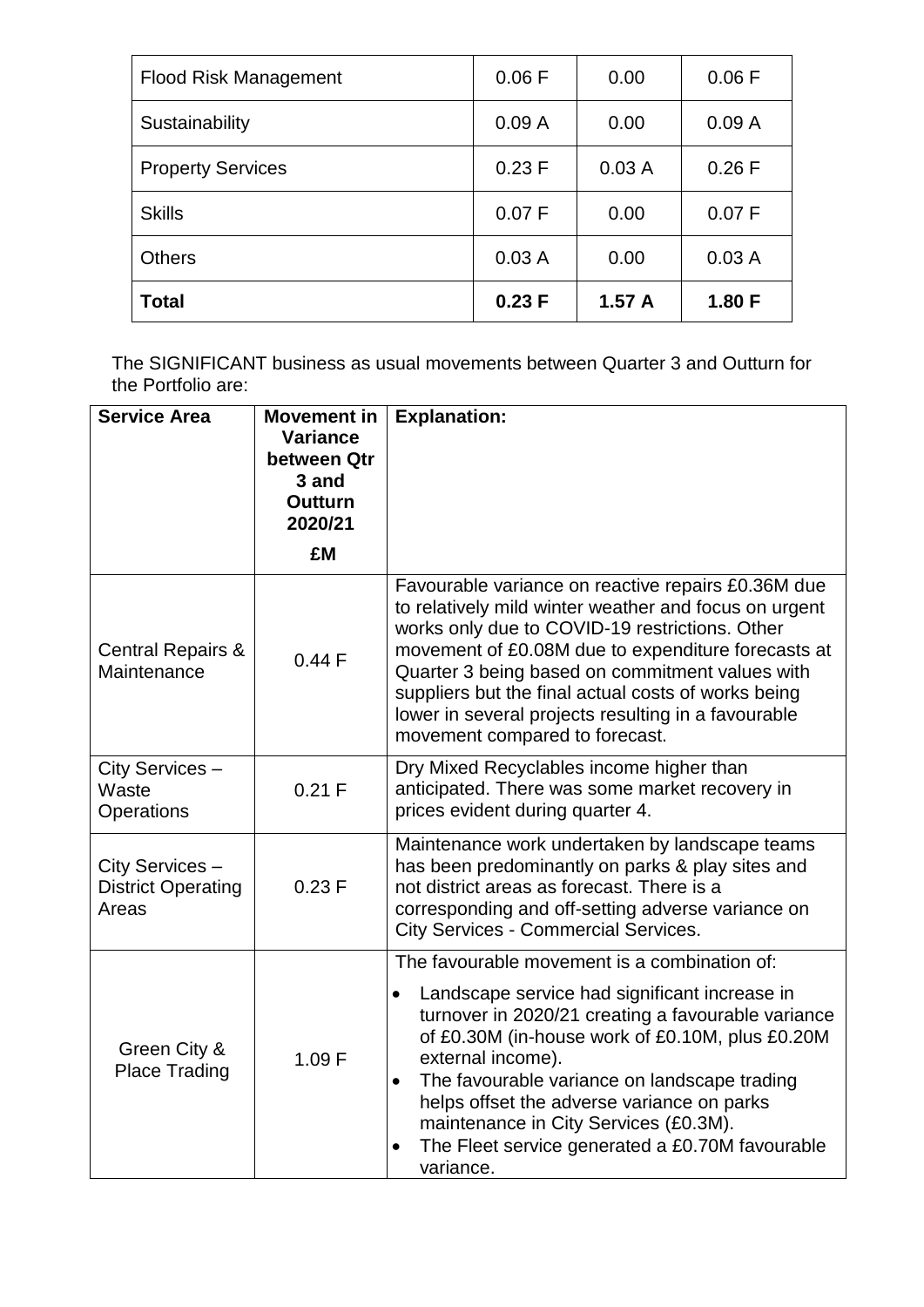|                          |        | The chargeout rate for vehicles generating a<br>favourable variance of £0.50M.<br>Work was undertaken to ensure the forecast<br>deficit of £0.11M at quarter 3 was effectively<br>mitigated.<br>A number of minor adverse variances combined<br>totalled £0.22M. |
|--------------------------|--------|------------------------------------------------------------------------------------------------------------------------------------------------------------------------------------------------------------------------------------------------------------------|
| <b>Property Services</b> | 0.26 F | There was a surplus on staffing spend of £0.20M as<br>a result of several forecast positions not being filled<br>during the final quarter. There has been an additional<br>£0.06M of recharge income generated compared to<br>forecast.                          |

| <b>Service Area</b>                                | COVID-19<br><b>Pressures</b><br>Outturn<br>£M | COVID-19<br><b>Pressures</b><br>Qtr 3<br>£M | COVID-19<br><b>Pressures</b><br><b>Movement</b><br>from<br>Qtr <sub>3</sub><br>£M |
|----------------------------------------------------|-----------------------------------------------|---------------------------------------------|-----------------------------------------------------------------------------------|
| Parking & Itchen Bridge                            | 5.84 A                                        | 5.18 A                                      | 0.66A                                                                             |
| <b>City Services - Waste Operations</b>            | 1.02A                                         | 0.90A                                       | 0.12A                                                                             |
| <b>City Services - District Operating</b><br>Areas | 0.16A                                         | 0.34A                                       | 0.18F                                                                             |
| City Services - Commercial<br><b>Services</b>      | 0.23A                                         | 0.19A                                       | 0.04A                                                                             |
| Transportation                                     | 0.26A                                         | 0.26A                                       | 0.00                                                                              |
| Planning                                           | 0.24A                                         | 0.13A                                       | 0.11A                                                                             |
| <b>Economic Development</b>                        | 0.17A                                         | 0.08A                                       | 0.09A                                                                             |
| <b>Others</b>                                      | 0.01A                                         | 0.00                                        | 0.00                                                                              |
| <b>Total</b>                                       | 7.93 A                                        | 7.07 A                                      | 0.86A                                                                             |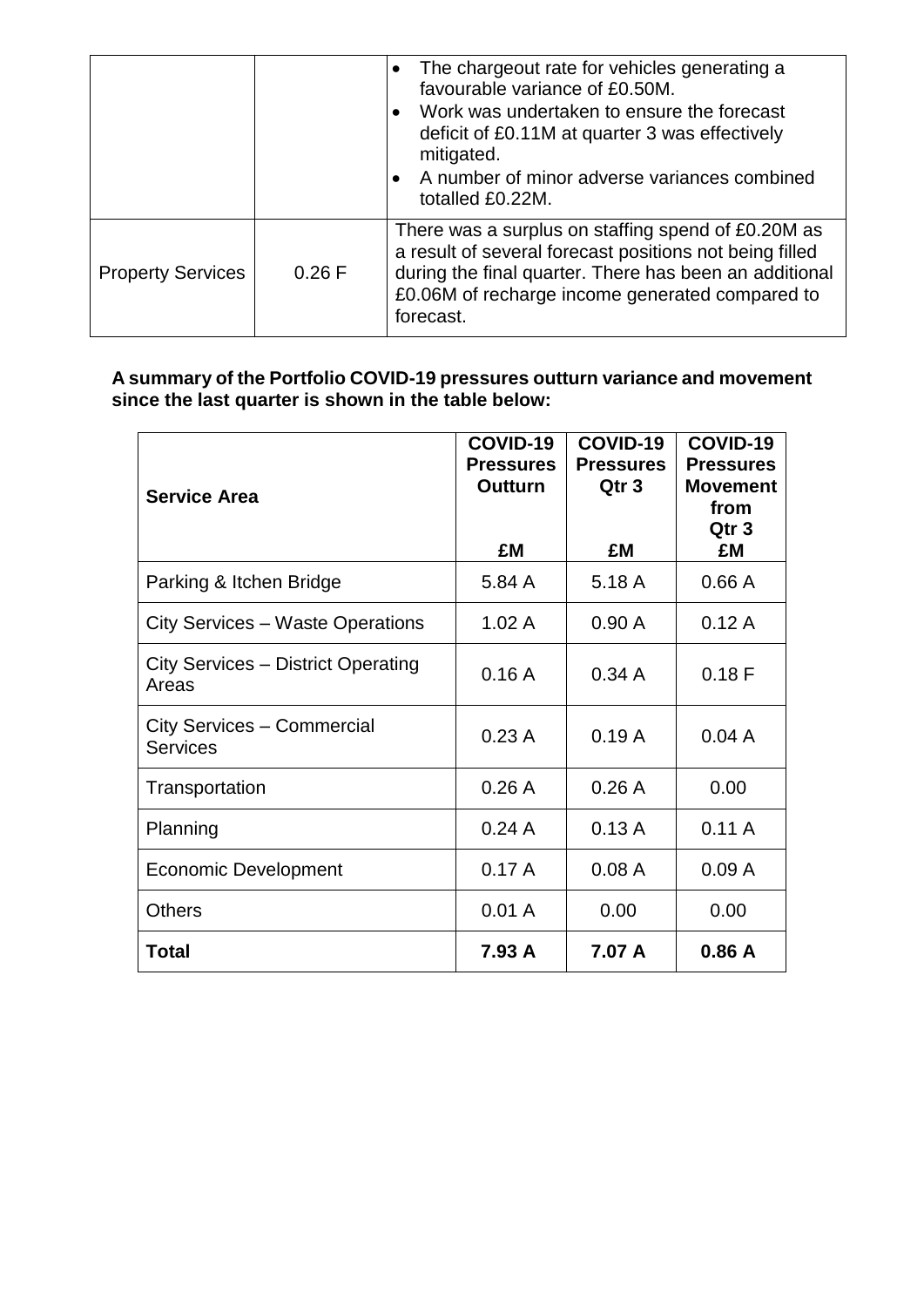The SIGNFICANT COVID-19 pressures movements between Quarter 3 and Outturn for the Portfolio are:

| <b>Service Area</b>               | Movement in<br>COVID-19<br><b>Pressures</b><br>between Qtr 3<br>and Outturn<br>2020/21 | <b>Explanation:</b>                                                                                                                                                    |
|-----------------------------------|----------------------------------------------------------------------------------------|------------------------------------------------------------------------------------------------------------------------------------------------------------------------|
|                                   | £M                                                                                     |                                                                                                                                                                        |
| Parking &<br><b>Itchen Bridge</b> | 0.66A                                                                                  | The movement in quarter 4 reflects the impact on<br>income of the lockdown between January and March<br>which reduced income below the levels forecast in<br>December. |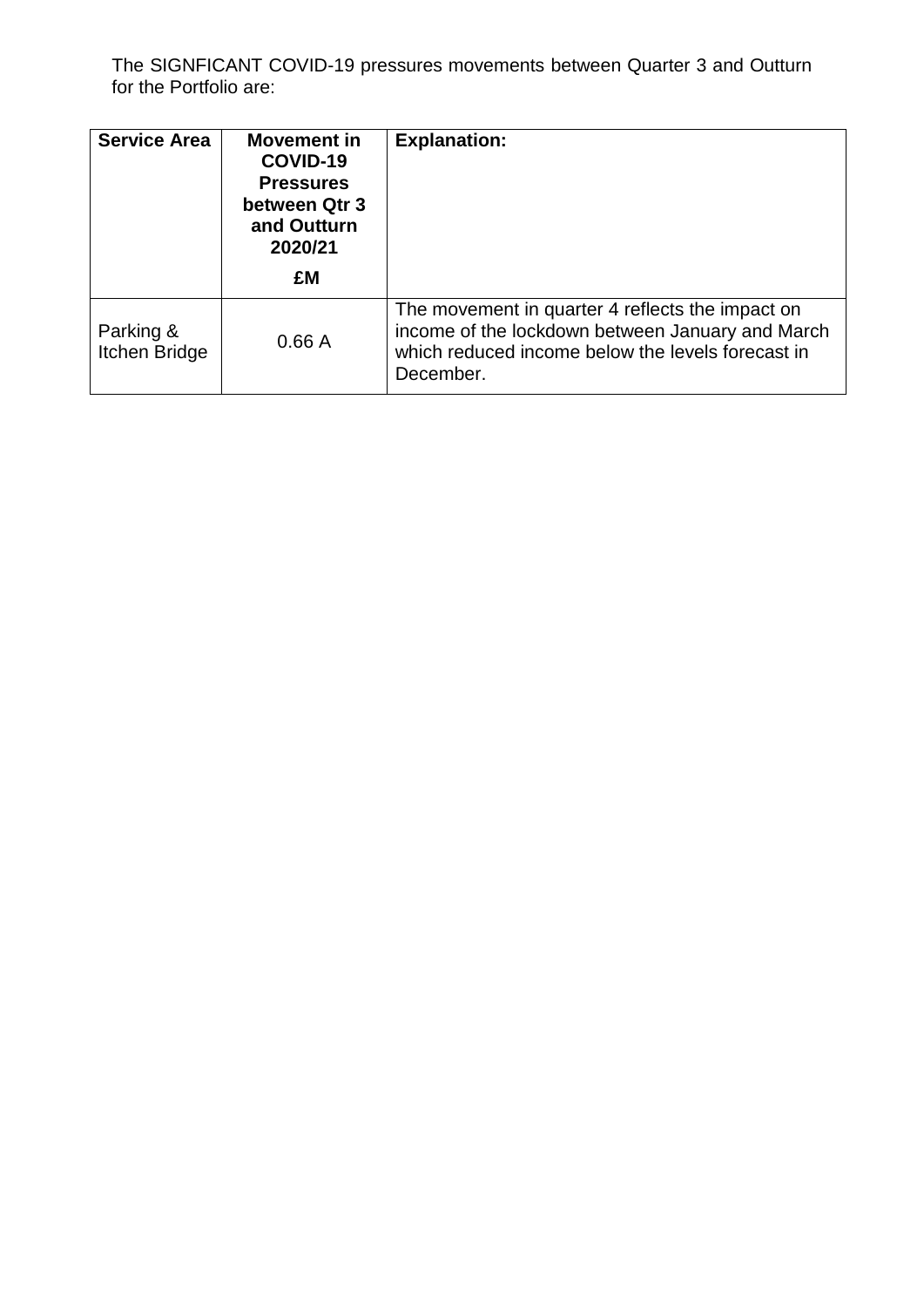## **6. HEALTH & ADULTS PORTFOLIO**

### **KEY REVENUE ISSUES – OUTTURN 2020/21**

The Portfolio has a surplus of **£1.70M** at year-end for business as usual (BAU) activities. The Portfolio outturn variance has moved adversely by **£0.29M** from the position reported at Quarter 3.

In addition, **£8.05M** of pressures have arisen from the COVID-19 pandemic.

|                                               | <b>Outturn</b><br><b>Variance</b> | <b>Forecast</b><br><b>Variance</b><br>Qtr <sub>3</sub> | <b>Movement</b><br>from<br>Qtr <sub>3</sub> |
|-----------------------------------------------|-----------------------------------|--------------------------------------------------------|---------------------------------------------|
|                                               | £M                                | £M                                                     | £M                                          |
| <b>Portfolio Outturn business as</b><br>usual | 1.70 F                            | 1.99 F                                                 | 0.29A                                       |
| <b>COVID-19 Pandemic</b>                      | 8.05 A                            | 14.87 A                                                | 6.82 F                                      |
| Total                                         | 6.35 A                            | 12.88 A                                                | 6.53 F                                      |

A summary of the Portfolio business as usual outturn variance and movement since the last quarter is shown in the table below:

| <b>Service Area</b>               | <b>BAU</b><br><b>Outturn</b><br><b>Variance</b><br>£M | <b>BAU</b><br><b>Forecast</b><br><b>Variance</b><br>Qtr <sub>3</sub><br>£M | <b>BAU</b><br><b>Movement</b><br>from<br>Qtr <sub>3</sub><br>£M |
|-----------------------------------|-------------------------------------------------------|----------------------------------------------------------------------------|-----------------------------------------------------------------|
| Long Term                         | 0.53 F                                                | 1.36 F                                                                     | 0.83A                                                           |
| <b>Public Health</b>              | 1.30 F                                                | 0.29 F                                                                     | 1.01 F                                                          |
| <b>ICU Provider Relationships</b> | 0.35A                                                 | 0.15 F                                                                     | 0.50A                                                           |
| Reablement & Hospital Discharge   | 0.04A                                                 | 0.11 F                                                                     | 0.15A                                                           |
| Safeguarding AMH & OOH            | 0.05A                                                 | 0.06 F                                                                     | 0.11A                                                           |
| Adult Services Management         | 0.40 F                                                | 0.06 F                                                                     | 0.34 F                                                          |
| <b>Provider Services</b>          | 0.09A                                                 | 0.04A                                                                      | 0.05A                                                           |
| Total                             | 1.70 F                                                | 1.99 F                                                                     | 0.29A                                                           |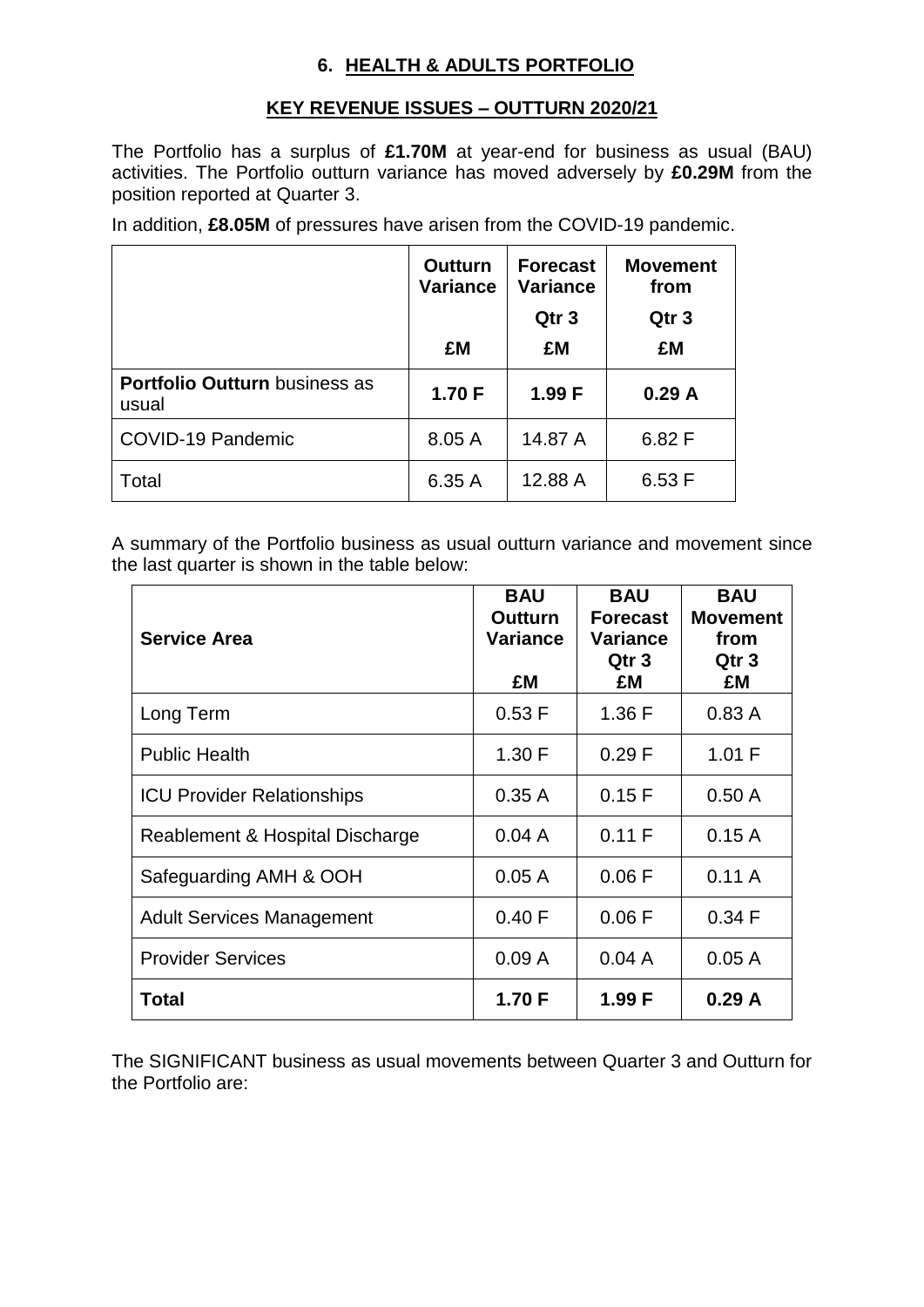| <b>Service Area</b>                         | <b>Movement in</b><br><b>Variance</b><br>between Qtr 3<br>and Outturn<br>2020/21<br>£M | <b>Explanation:</b>                                                                                                                                                                                                                                                                                                                                                                                                                                                                                                                                                                                                                                                                 |
|---------------------------------------------|----------------------------------------------------------------------------------------|-------------------------------------------------------------------------------------------------------------------------------------------------------------------------------------------------------------------------------------------------------------------------------------------------------------------------------------------------------------------------------------------------------------------------------------------------------------------------------------------------------------------------------------------------------------------------------------------------------------------------------------------------------------------------------------|
| Long Term                                   | 0.83A                                                                                  | A combination of the following lower costs and extra<br>income (total £0.94M):                                                                                                                                                                                                                                                                                                                                                                                                                                                                                                                                                                                                      |
|                                             |                                                                                        | A further increase in deceased clients through the<br>$\bullet$<br>final quarter of the financial year has led to a<br>£0.54M reduction in client costs.<br>A £0.33M increase in income received for the<br>$\bullet$<br>Social Care Transfer Fund.<br>There has also been further £0.07M favourable<br>$\bullet$<br>movement due to additional client costs being<br>picked up by the CCG for the final quarter of the<br>year through the Scheme 1 and 2 programmes.                                                                                                                                                                                                              |
|                                             |                                                                                        | Less the following (totalling £1.77M):                                                                                                                                                                                                                                                                                                                                                                                                                                                                                                                                                                                                                                              |
|                                             |                                                                                        | A budget reduction due to a carry forward request<br>$\bullet$<br>of £1.69M for 21/22 to mitigate against the risk of<br>business failure for care providers during the<br>pandemic.<br>There is also a separate carry forward of £0.08M<br>$\bullet$<br>for Locally Based Hospital Unit balances to be<br>used in 21/22 to fund discharge of clients in<br>hospital settings.<br>Both budget carry forward requests are subject to<br>$\bullet$<br>Council approval.                                                                                                                                                                                                               |
| <b>Public Health</b>                        | 1.01 F                                                                                 | A surplus in Public Health of £0.43M has been<br>allocated to fund public health activities on domestic<br>violence, substance misuse and children's centres.<br>£0.87M of Government Grants has been used to<br>offset Corporate costs relating to the test and trace<br>and containing the pandemic work.                                                                                                                                                                                                                                                                                                                                                                         |
| <b>ICU Provider</b><br><b>Relationships</b> | 0.50A                                                                                  | There is a £0.26M favourable variance due to non<br>COVID related staff vacancies, recruitment and staff<br>secondments with no backfill which continues to be<br>reviewed as part of the restructure of this area. There<br>is also a £0.04M favourable variance on Joint<br>Equipment Store expenditure with an element now<br>being funded from the Improved Better Care Fund.<br>There has also been a budget reduction due to a<br>carry forward request of £0.22M relating to a 10%<br>uplift to providers for 21/22 and £0.58M reduced<br>budget relating to grant funds being carry forward into<br>2021/22. The carry forward requests are subject to<br>Council approval. |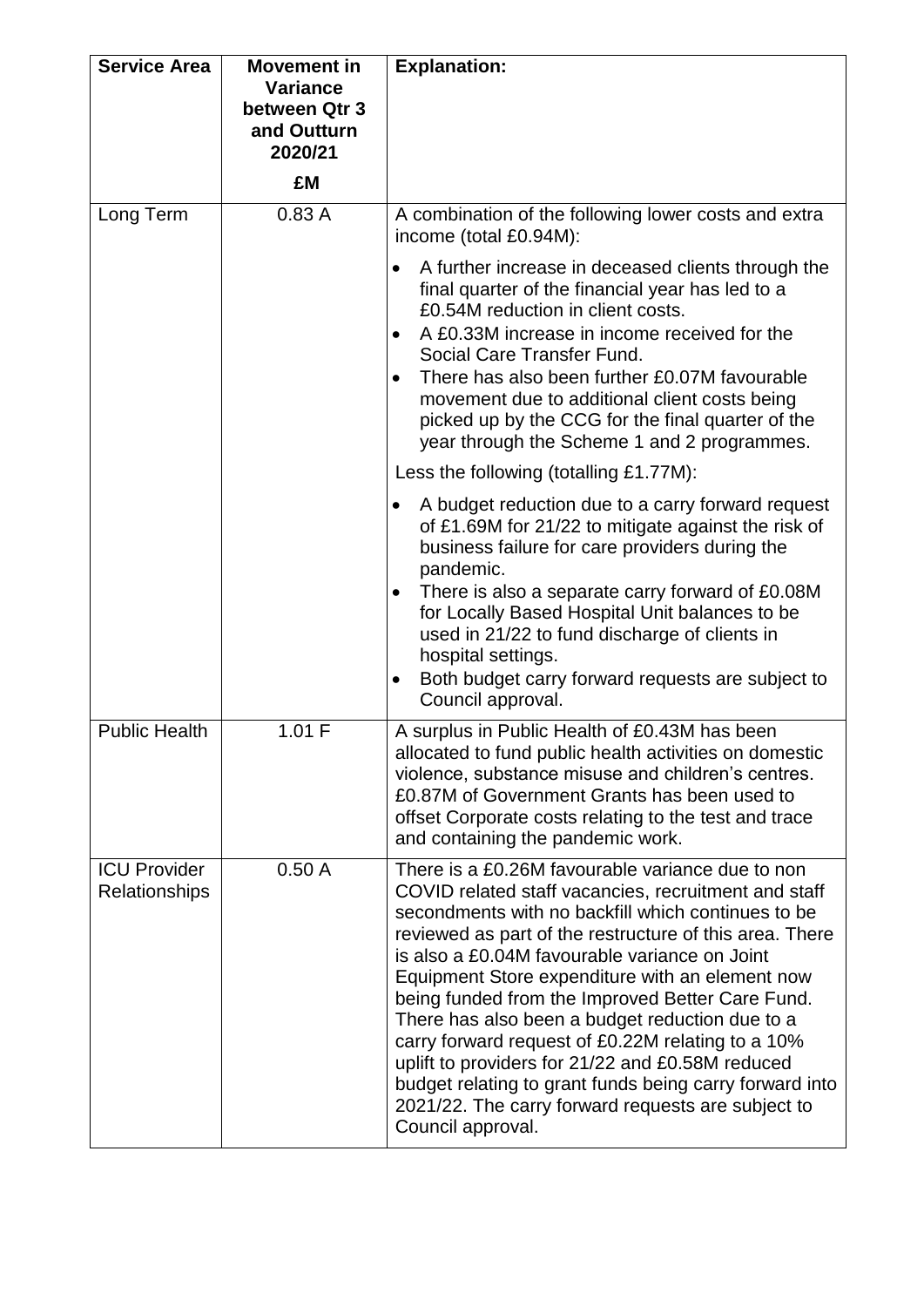| Adult<br><b>Services</b><br>Management | 0.34 F | There is a £0.18M favourable variance due to a<br>reallocation of staffing costs since Quarter 3 from<br>Adults Services Management to be funded by the<br>ICU Learning Disability Housing Reserve and a<br>reallocation of costs to cover the impact of the<br>COVID response. There has also been a review of<br>the current spend position on the staffing<br>establishment which has increased the favourable<br>variance by £0.09M in line with staffing costs being<br>allocated to the COVID-19 response and the<br>forthcoming service restructure. There is a £0.06M<br>favourable movement on Learning and Development<br>and a £0.2M favourable variance for the Improved<br>Better Care Fund which is subject to a carry forward<br>request. |
|----------------------------------------|--------|----------------------------------------------------------------------------------------------------------------------------------------------------------------------------------------------------------------------------------------------------------------------------------------------------------------------------------------------------------------------------------------------------------------------------------------------------------------------------------------------------------------------------------------------------------------------------------------------------------------------------------------------------------------------------------------------------------------------------------------------------------|
|                                        |        | The above favourable variance are less a budget<br>reduction due to a carry forward request of £0.19M<br>due to Improved Better Care Fund balances<br>remaining. The carry forward requests are subject to<br>Council approval.                                                                                                                                                                                                                                                                                                                                                                                                                                                                                                                          |

| <b>Service Area</b>                                        | COVID-19<br><b>Pressures</b><br><b>Outturn</b><br>£M | COVID-19<br><b>Pressures</b><br>Qtr <sub>3</sub><br>£M | COVID-19<br><b>Pressures</b><br><b>Movement</b><br>from<br>Qtr 3<br>£M |
|------------------------------------------------------------|------------------------------------------------------|--------------------------------------------------------|------------------------------------------------------------------------|
| Long Term                                                  | 7.04 A                                               | 11.36 A                                                | 4.32 F                                                                 |
| <b>Public Health</b>                                       | 0.00                                                 | 0.29A                                                  | 0.29 F                                                                 |
| <b>ICU Provider Relationships &amp;</b><br>System redesign | 0.13 F                                               | 0.64A                                                  | 0.77 F                                                                 |
| Reablement & Hospital Discharge                            | 0.45A                                                | 0.84A                                                  | 0.39 F                                                                 |
| Safeguarding Adult Mental Health<br>and Out of Hours       | 0.65A                                                | 1.52A                                                  | 0.87 F                                                                 |
| <b>Adult Services Management</b>                           | 0.11A                                                | 0.07A                                                  | 0.04A                                                                  |
| <b>Provider Services</b>                                   | 0.06F                                                | 0.15A                                                  | 0.21 F                                                                 |
| <b>Total</b>                                               | 8.05 A                                               | 14.87 A                                                | 6.82F                                                                  |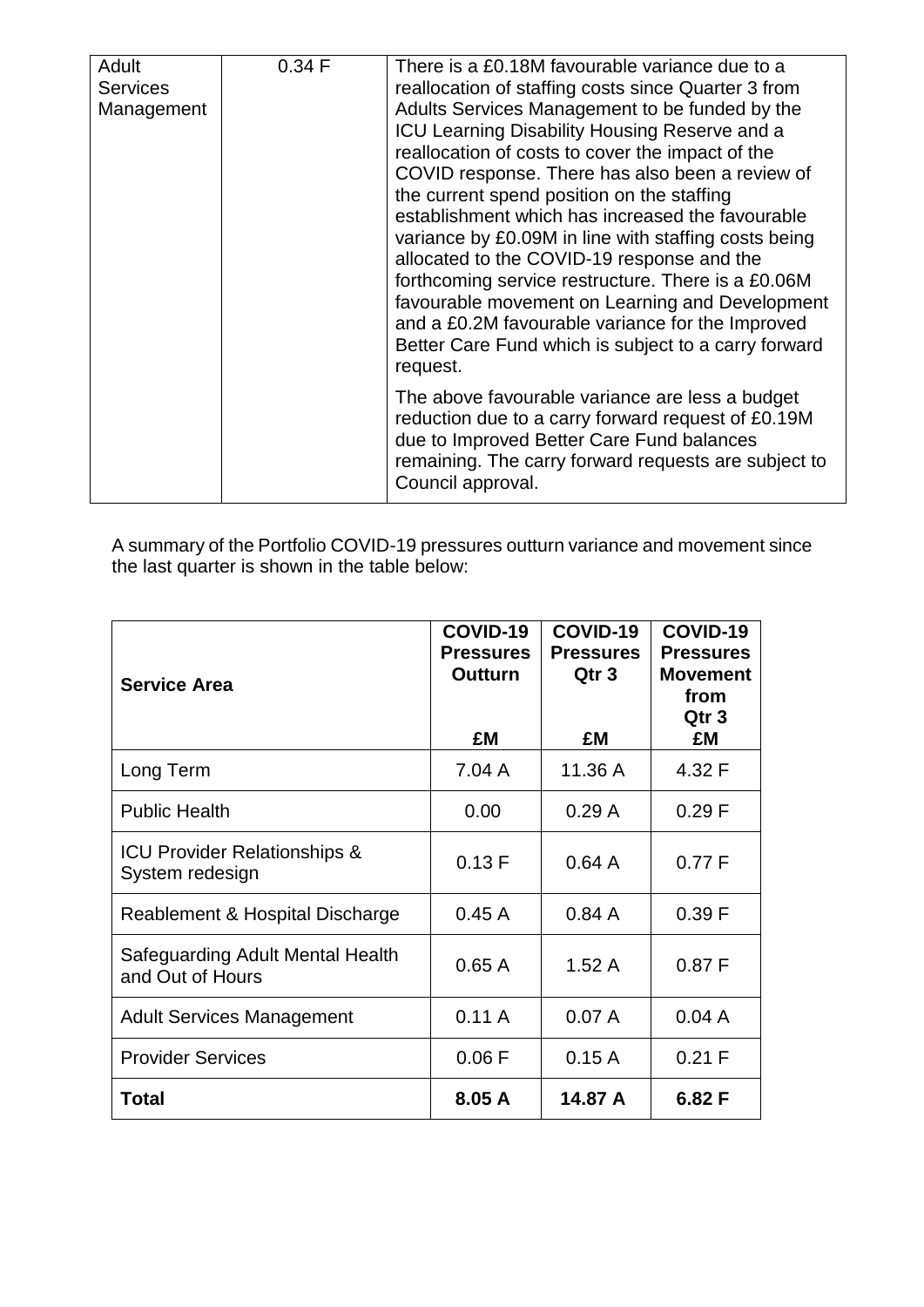The SIGNFICANT COVID-19 pressures movements between quarter 3 and Outturn for the Portfolio are:

| <b>Service Area</b>                                               | <b>Movement in</b><br>COVID-19<br><b>Pressures</b><br>between Qtr 3 | <b>Explanation:</b>                                                                                                                                                                                                                                                                                                                                                                                                                                                                                                                                                                                                                                                                  |
|-------------------------------------------------------------------|---------------------------------------------------------------------|--------------------------------------------------------------------------------------------------------------------------------------------------------------------------------------------------------------------------------------------------------------------------------------------------------------------------------------------------------------------------------------------------------------------------------------------------------------------------------------------------------------------------------------------------------------------------------------------------------------------------------------------------------------------------------------|
|                                                                   | and Outturn<br>2020/21                                              |                                                                                                                                                                                                                                                                                                                                                                                                                                                                                                                                                                                                                                                                                      |
|                                                                   | £M                                                                  |                                                                                                                                                                                                                                                                                                                                                                                                                                                                                                                                                                                                                                                                                      |
| Long Term                                                         | 4.32 F                                                              | Combination of:<br>£1.7M favourable variance due to the Adults<br>element of the 10% uplift to providers payment<br>being superseded by external Central Govt<br>support to providers, such as Infection Control<br>Grants, in the latter half of the financial year.<br>£2.47M favourable movement on hospital<br>$\bullet$<br>discharge costs being picked up by the Clinical<br>Commissioning Group (CCG) instead as part of<br>the scheme 1 and 2 funding. This is in part due to<br>a delay in reviews in the financial year which has<br>meant continued CCG funding.<br>£0.15M favourable variance on the COVID-19<br>$\bullet$<br>related element of the bad debt provision. |
| <b>Public Health</b>                                              | 0.29 F                                                              | The favourable movement of £0.29M since Period 3<br>is due to Public Health COVID-19 response<br>temporary staffing which have since been offset by<br>related grants.                                                                                                                                                                                                                                                                                                                                                                                                                                                                                                               |
| <b>ICU Provider</b><br>Relationships<br>& System<br>redesign      | 0.77 F                                                              | There is a £0.73M favourable variance due to the<br>ICU element of the 10% uplift to providers payment<br>being superseded by external Central Govt support to<br>providers, such as Infection Control Grants, in the<br>latter half of the financial year. The majority of this<br>amount is subject to a carry forward request. There is<br>also a £0.04M favourable variance due to the<br>ongoing recruitment process for the COVID-19<br>response taking longer than initially anticipated which<br>is added to a reserve drawdown for 2021/22.                                                                                                                                 |
| Reablement<br>& Hospital<br>Discharge                             | 0.39 F                                                              | There is a favourable variance of £0.39M due to the<br>ongoing recruitment process for the COVID-19<br>response taking longer than initially anticipated which<br>is added to a reserve drawdown for 2021/22.                                                                                                                                                                                                                                                                                                                                                                                                                                                                        |
| Safeguarding<br><b>Adult Mental</b><br>Health and<br>Out of Hours | 0.87 F                                                              | There is a favourable variance of £0.87M due a<br>review of client numbers in year and a subsequent<br>reduction in forecast. This may increase in 2021/22<br>as services open up following relaxing of lockdown.<br>There is also an element of CCG continuing to pick<br>up costs under the scheme 1 and 2 arrangements in<br>the final quarter of the year.                                                                                                                                                                                                                                                                                                                       |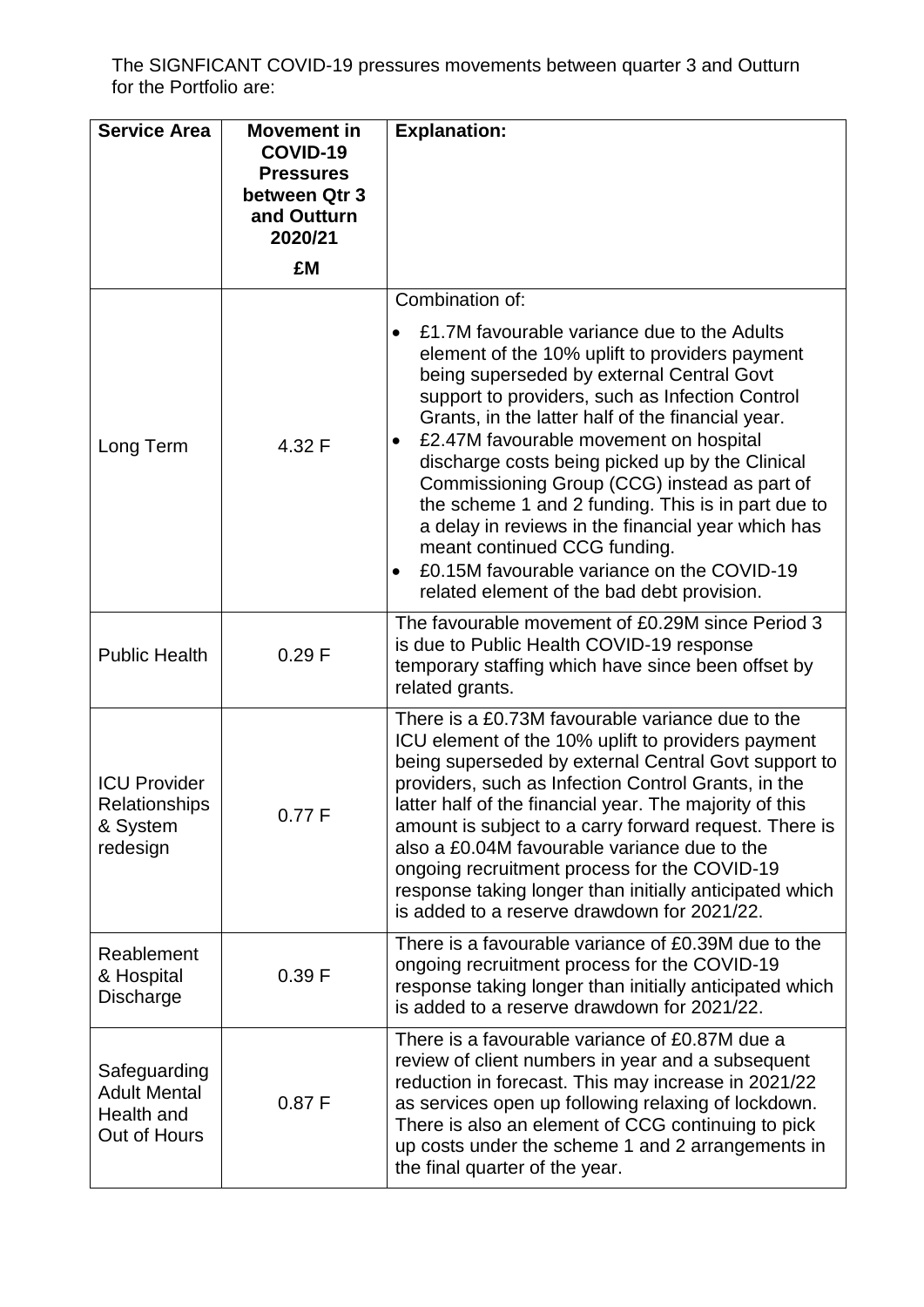| Provider<br><b>Services</b> | 0.21 F | There is a favourable variance of £0.11M due to<br>previously unexpected additional funding received<br>from Infection Control Grants, plus an £0.10M<br>favourable variance due to an additional element of<br>COVID-19 Scheme 2 funding following end of year<br>client analysis, with the CCG paying for these clients<br>staying in Holcroft House residential home. |
|-----------------------------|--------|--------------------------------------------------------------------------------------------------------------------------------------------------------------------------------------------------------------------------------------------------------------------------------------------------------------------------------------------------------------------------|
|-----------------------------|--------|--------------------------------------------------------------------------------------------------------------------------------------------------------------------------------------------------------------------------------------------------------------------------------------------------------------------------------------------------------------------------|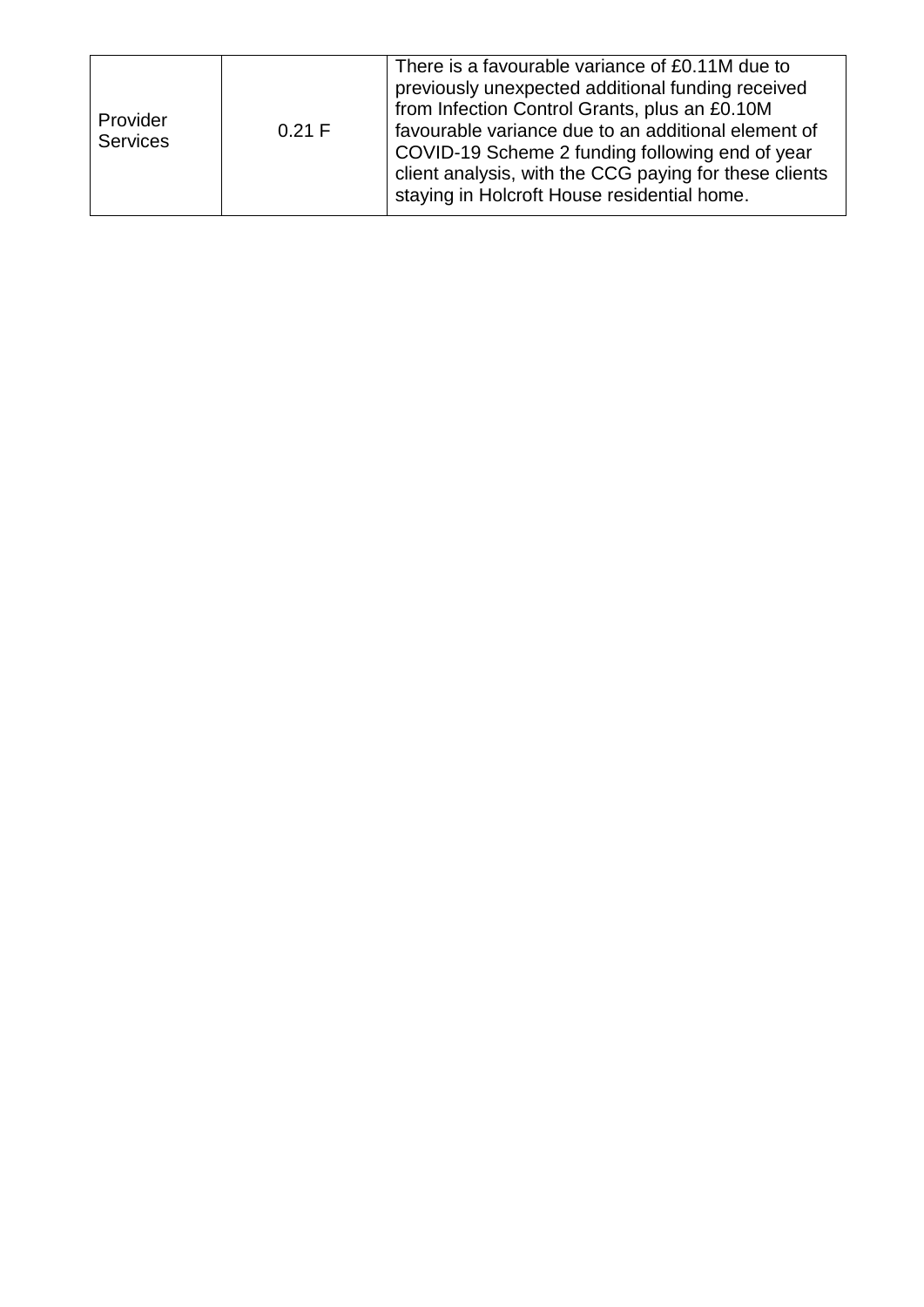#### **7. STRONGER COMMUNITIES PORTFOLIO**

#### **KEY REVENUE ISSUES – OUTTURN 2020/21**

The Portfolio has a surplus of **£0.59M** at year-end for business as usual (BAU) activities. The Portfolio outturn variance has moved favourably by **£0.47M** from the position reported at Quarter 3.

In addition, **£0.93M** of pressures have arisen from the COVID-19 pandemic.

|                                               | <b>Outturn</b><br><b>Variance</b> | <b>Forecast</b><br><b>Variance</b><br>Qtr <sub>3</sub> | <b>Movement</b><br>from<br>Qtr <sub>3</sub> |  |
|-----------------------------------------------|-----------------------------------|--------------------------------------------------------|---------------------------------------------|--|
|                                               | £M                                | £M                                                     | £M                                          |  |
| <b>Portfolio Outturn business as</b><br>usual | 0.59 F                            | 0.12 F                                                 | 0.47 F                                      |  |
| COVID-19 Pandemic                             | 0.93A                             | 1.23A                                                  | 0.30 F                                      |  |
| Total                                         | 0.34A                             | 1.11A                                                  | 0.77 F                                      |  |

A summary of the Portfolio business as usual outturn variance and movement since the last quarter is shown in the table below:

| <b>Service Area</b>             | <b>BAU</b><br><b>Outturn</b><br><b>Variance</b><br>£M | <b>BAU</b><br><b>Forecast</b><br>Variance<br>Qtr 3<br>£M | <b>BAU</b><br><b>Movement</b><br>from<br>Qtr <sub>3</sub><br>£M |
|---------------------------------|-------------------------------------------------------|----------------------------------------------------------|-----------------------------------------------------------------|
| <b>Bereavement Services</b>     | 0.21A                                                 | 0.21A                                                    | 0.00                                                            |
| <b>Environmental Health</b>     | 0.32 F                                                | 0.13 F                                                   | 0.19 F                                                          |
| Port Health & Trading Standards | 0.37 F                                                | 0.09 F                                                   | $0.28$ F                                                        |
| <b>Stronger Communities</b>     | 0.08 F                                                | 0.08 F                                                   | 0.00                                                            |
| Other movements                 | 0.03 F                                                | 0.03 F                                                   | 0.00                                                            |
| <b>Total</b>                    | 0.59 F                                                | 0.12 F                                                   | 0.47 F                                                          |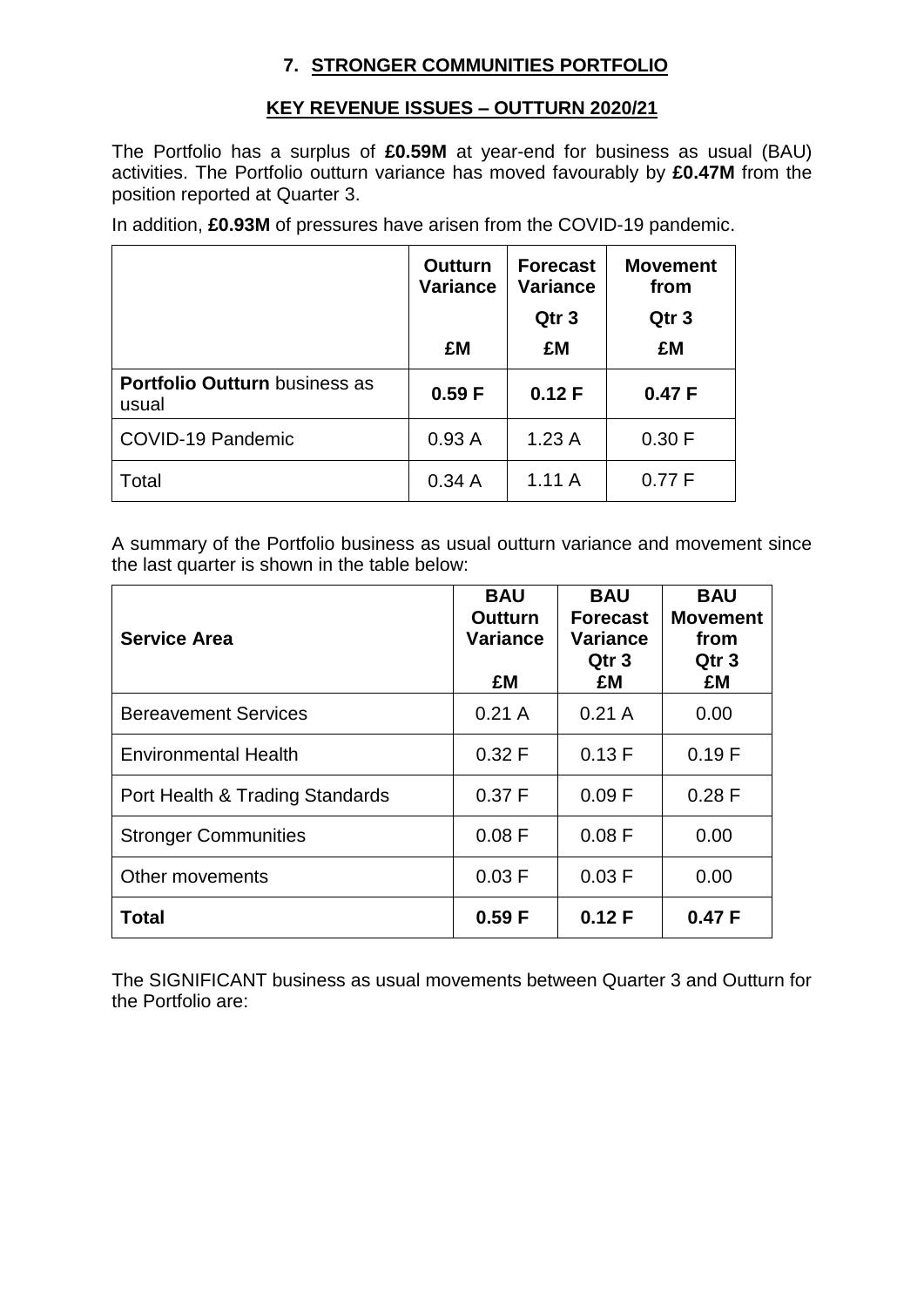| <b>Service Area</b>                          | <b>Movement in</b><br>Variance<br>between Qtr 3<br>and Outturn<br>2020/21<br>£M | <b>Explanation:</b>                                                                                                                                                                                                                 |
|----------------------------------------------|---------------------------------------------------------------------------------|-------------------------------------------------------------------------------------------------------------------------------------------------------------------------------------------------------------------------------------|
| Port Health &<br>Trading<br><b>Standards</b> | 0.28 F                                                                          | Port Health income remained stronger than<br>anticipated during Quarter 4 of 2020/21, generating a<br>£0.25M favourable variance. There were vacancy<br>savings of £0.03M across Port Health and Trading<br>Standards in Quarter 4. |

| <b>Service Area</b>             | COVID-19<br><b>Pressures</b><br><b>Outturn</b> | COVID-19<br><b>Pressures</b><br>Qtr <sub>3</sub> | COVID-19<br><b>Pressures</b><br><b>Movement</b><br>from<br>Qtr <sub>3</sub> |
|---------------------------------|------------------------------------------------|--------------------------------------------------|-----------------------------------------------------------------------------|
|                                 | £M                                             | £M                                               | £M                                                                          |
| <b>Bereavement Services</b>     | 0.62A                                          | 0.47A                                            | 0.15A                                                                       |
| Port Health & Trading Standards | 0.15A                                          | 0.15A                                            | 0.00                                                                        |
| <b>Registration Services</b>    | 0.33A                                          | 0.41A                                            | 0.08 F                                                                      |
| <b>Stronger Communities</b>     | 0.19 F                                         | 0.20A                                            | 0.39 F                                                                      |
| Other                           | 0.02A                                          | 0.00                                             | $0.02$ F                                                                    |
| <b>Total</b>                    | 0.93A                                          | 1.23A                                            | 0.30 F                                                                      |

The SIGNFICANT COVID-19 pressures movements between quarter 3 and Outturn for the Portfolio are:

| <b>Service Area</b>     | <b>Movement in</b><br>COVID-19<br><b>Pressures</b><br>between Qtr 3<br>and Outturn<br>2020/21<br>£M | <b>Explanation:</b>                                                                                                                                                                                                                                                            |
|-------------------------|-----------------------------------------------------------------------------------------------------|--------------------------------------------------------------------------------------------------------------------------------------------------------------------------------------------------------------------------------------------------------------------------------|
| Stronger<br>Communities | 0.39 F                                                                                              | The favourable movement from Quarter 3<br>stems from the receipt of grant between<br>November 2020 and March 2021, to fund the<br>Council's work on supporting the most<br>vulnerable members of the community who<br>have been shielding during the most recent<br>lockdowns. |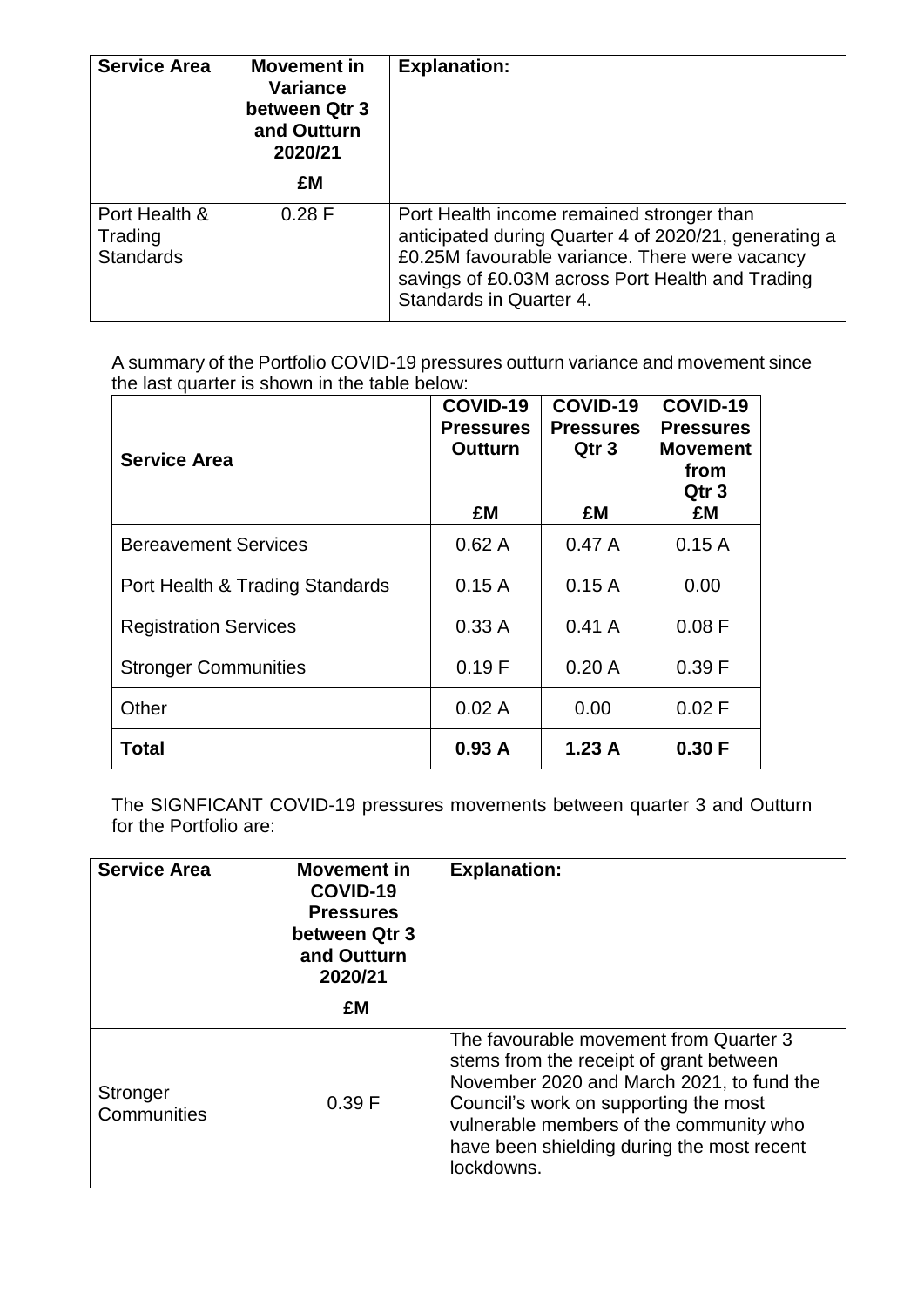### **8. NON-PORTFOLIO**

#### **KEY REVENUE ISSUES – OUTTURN 2020/21**

Non-Portfolio Net Expenditure has a surplus of **£12.54M** at year-end for business as usual activities (BAU). The outturn variance has moved favourably by **£2.50M** from the position reported at quarter 3.

Financing has a surplus of **£0.13M** at year end for business as usual activities (BAU). The outturn variance has moved favourably by **£0.13M** from the position reported at quarter 3.

In addition, **£29.36M** of corporate resources and non-ringfenced government grant support for COVID-19 have been used to meet pressures arising from the COVID-19 pandemic.

|                               | Outturn<br><b>Variance</b><br>£M | <b>Forecast</b><br>Variance<br>Qtr <sub>3</sub><br>£M | <b>Movement</b><br>from<br>Qtr 3<br>£M |
|-------------------------------|----------------------------------|-------------------------------------------------------|----------------------------------------|
| Non-Portfolio Net Expenditure | 12.54 F                          | 10.04 F                                               | 2.50 F                                 |
| Financing                     | 0.13 F                           | 0.00                                                  | 0.13 F                                 |
| COVID-19 Pandemic             | 29.36 F                          | 28.28 F                                               | 1.08 F                                 |
| Total                         | 42.03 F                          | 38.32 F                                               | 3.71 F                                 |

The SIGNIFICANT business as usual movements between Qtr 3 and Outturn for Non-Portfolio areas are:

| <b>Area</b>                          | <b>Movement in</b><br>Variance between<br><b>Qtr 3 and Outturn</b><br>2020/21 | <b>Explanation</b>                                                                                                   |
|--------------------------------------|-------------------------------------------------------------------------------|----------------------------------------------------------------------------------------------------------------------|
|                                      | £M                                                                            |                                                                                                                      |
| <b>Other Expenditure</b><br>& Income | 2.24 F                                                                        | Part of the contingency funds held centrally to<br>meet unforeseen pressures were not called<br>upon during the year |

The SIGNFICANT COVID-19 pressures movements between quarter 3 and Outturn for Non-Portfolio areas are: